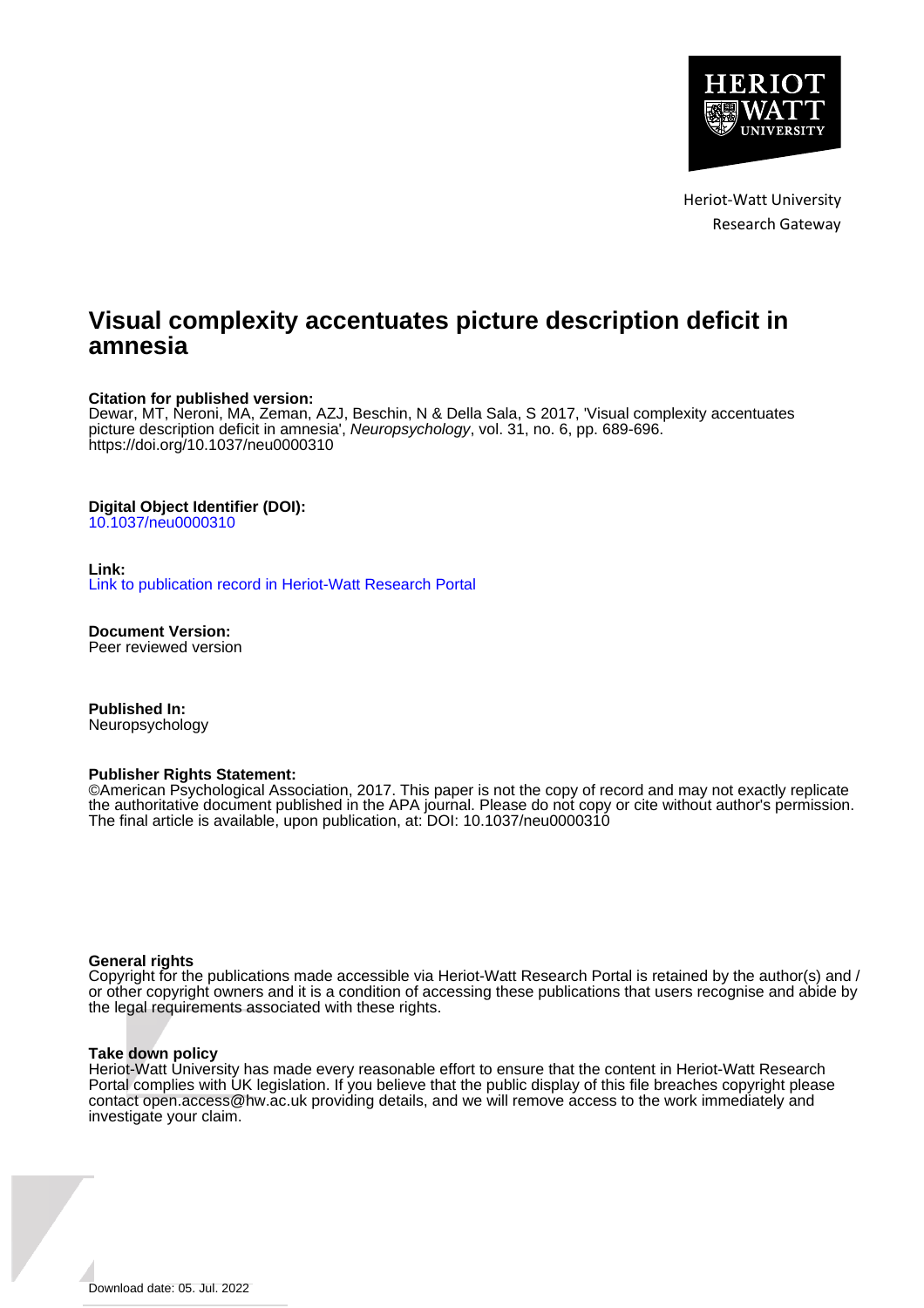# **Visual complexity accentuates picture description deficit in amnesia**

Michaela Dewar<sup>1,2,3</sup>, Maria Adriana Neroni<sup>2,4</sup>, Adam Zeman<sup>5</sup>, Nicoletta Beschin<sup>6</sup>, Sergio Della  $Sala<sup>2,3</sup>$ 

### **Affiliations:**

<sup>1</sup>Psychology, School of Life Sciences, Heriot-Watt University, Edinburgh, UK  $^{2}$ Human Cognitive Neuroscience, University of Edinburgh, Edinburgh, UK <sup>3</sup>Centre for Cognitive Ageing and Cognitive Epidemiology, University of Edinburgh <sup>4</sup>Laboratory of Experimental Psychology, Suor Orsola Benincasa University, Naples, Italy <sup>5</sup>Cognitive and Behavioural Neurology, University of Exeter Medical School, Exeter, UK <sup>6</sup>Neuropsychology Unit, Rehabilitation Department, S Antonio Abate Hospital, Gallarate, Italy

**Running head:** Complexity accentuates picture description deficit in amnesia **Key words:** Amnesia; Long Term memory; Imagination, Picture description **Word count:** 5018

**© 2017, American Psychological Association. This paper is not the copy of record and may not exactly replicate the final, authoritative version of the article. Please do not copy or cite without authors permission. The final article will be available, upon publication, via its DOI: 10.1037/neu0000310**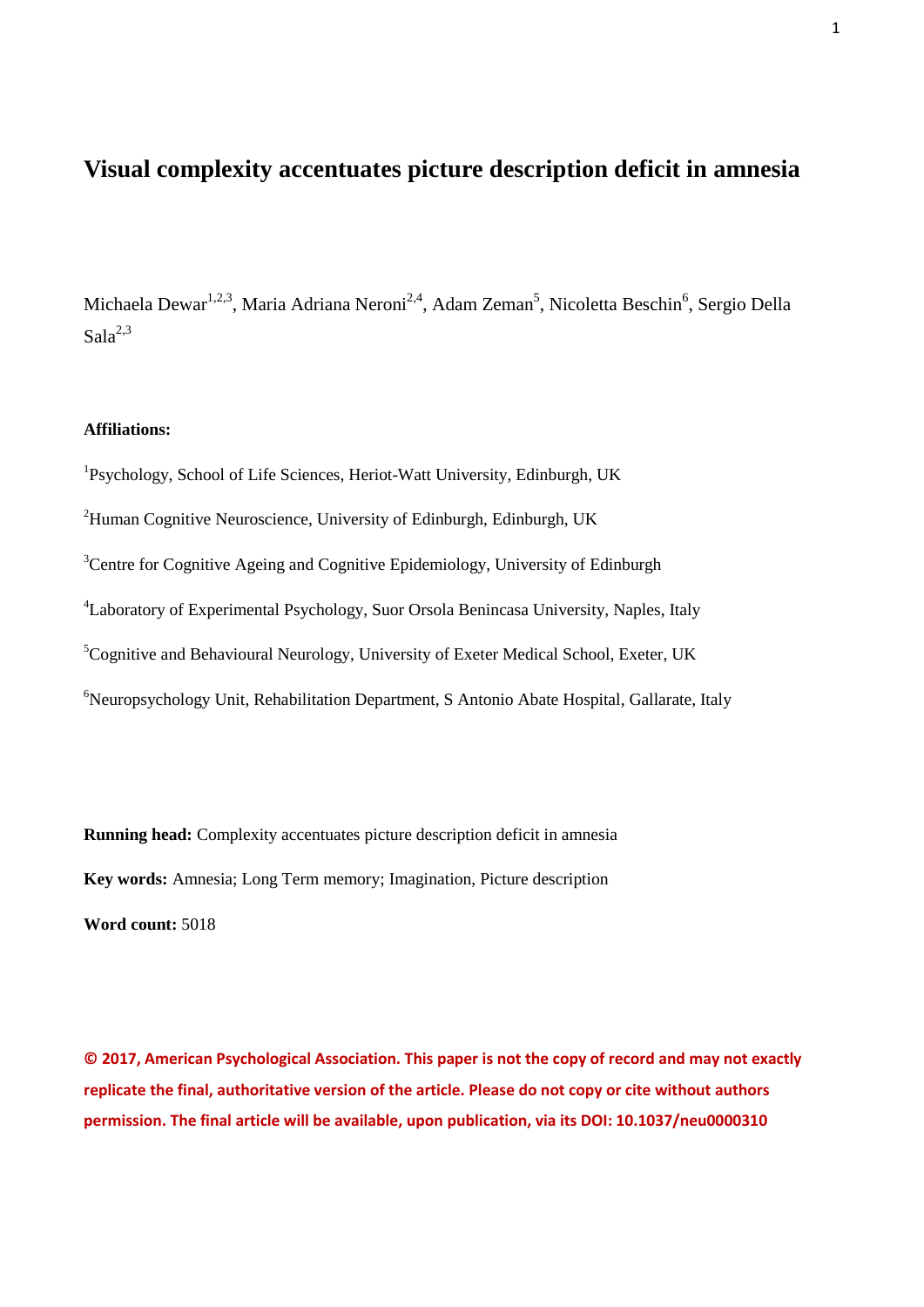## **Abstract**

**Objective:** A recent study indicates that amnesic patients have difficulties not only in describing past and imagined scenarios, but also in describing pictures that are in full view. This finding suggests that impaired memory hampers descriptions of scenarios more broadly. However, no such impairment in picture description in amnesic patients was observed in a related study. One key methodological difference between these studies was the complexity of the pictures to be described, hinting that picture description differences between amnesic patients and controls might be marked only if pictures are sufficiently complex to tax aspects of memory. **Methods:** To test this complexity hypothesis, we examined whether differences in picture description between amnesic patients and controls increase with increasing picture complexity (4 levels). As in previous studies, we also assessed our participants' ability to describe imagined scenarios. **Results:** Amnesic patients reported significantly fewer elements than did controls when describing pictures and imagined scenarios. The group difference in picture description was significantly larger for complex than simple pictures. **Conclusions:** although variations in lesion sites might account for the aforementioned cross-study differences in picture description in amnesic patients, our results suggest that, at least in amnesic patients with extra-medial temporal lobe lesions, the complexity of pictures can determine whether or not a (substantial) picture description deficit is observed. We interpret these findings in terms of a narrative construction deficit. We hypothesise that whereas brief narrative can be constructed via non-memory cognitive processes, the construction of more *detailed* narrative depends upon intact functioning of a temporary memory system such as the episodic buffer. However, future research in patients with confirmed isolated amnesia is required to test this hypothesis further.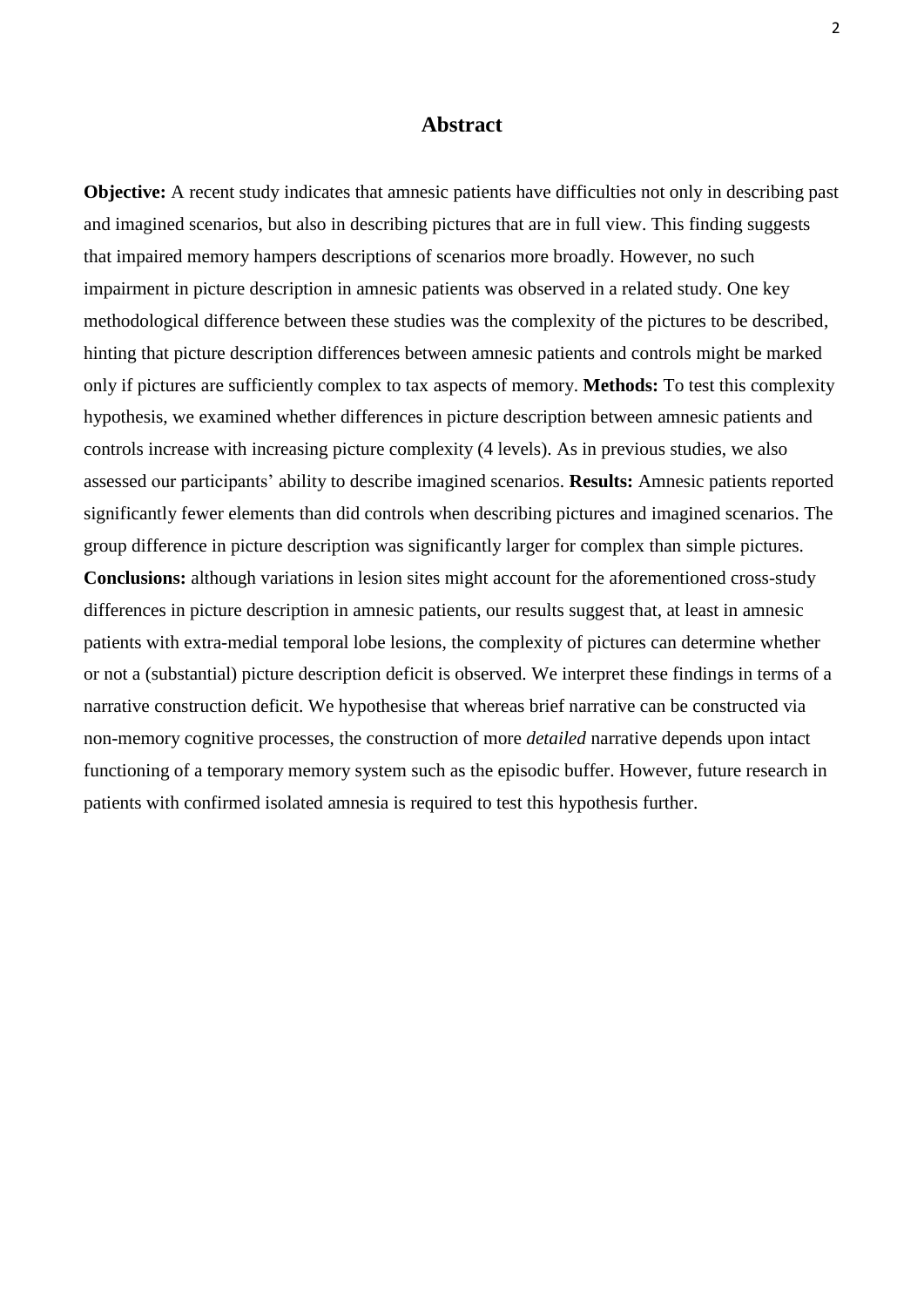It has been suggested recently that patients with amnesia have difficulties not only in recalling their past but also in imagining personal future and atemporal fictitious events (Hassabis, Kumaran, Vann, & Maguire, 2007; Race, Keane, & Verfaellie, 2011; Rosenbaum, Gilboa, Levine, Winocur, & Moscovitch, 2009; Schacter & Addis, 2007; Szpunar, 2010). Evidence for this hypothesis comes from the finding that some amnesic patients produce fewer elements than do healthy controls when asked, for example, to imagine that they are 'lying on a white sandy beach in a beautiful tropical bay' (Hassabis et al., 2007). This impairment has been interpreted in terms of a *scene construction* deficit (Hassabis & Maguire, 2007).

Recent work by Zeman, Beschin, Dewar, & Della Sala (2013) challenges this scene construction hypothesis. In their study, amnesic patients produced fewer elements than did controls, both when asked to describe imagined scenarios *and* when asked to describe drawings or real-life settings that were in full view, i.e. when scene construction was *not* necessary. This finding hints that impairment of the memory system hampers scene description more broadly (Zeman et al., 2013). Possible culprits considered by Zeman et al. (2013) include (i) alteration of the experience of the present associated with memory impairment (Graham, Barense, & Lee, 2010) or (ii) deficient narrative construction resulting from impaired functioning of a temporary memory system such as the episodic buffer, which, via its links with long-term memory (LTM), is hypothesized to far exceed the assumed time scale and storage capacity of the working memory slave systems (Baddeley, 2000; Baddeley & Wilson, 2002). However, findings of related work by Race et al. (2011) and Race, Keane, & Verfaellie (2013) are not in keeping with this overarching scene description deficit hypothesis. Their amnesic patients performed as well as did controls on a picture description task, in spite of impoverished descriptions of the past and future.

Two factors could account for these differences between the picture description findings of Zeman et al. (2013) and Race et al. (2011, 2013). Firstly, while all patients tested by Race et al. (2011, 2013) had focal medial temporal lobe (MTL) lesions and isolated amnesia, the patients tested by Zeman et al. (2013) had extra-MTL lesions and mild and scattered extra-amnestic impairment, including mild deficits in visuospatial and executive function. This extra-MTL pathology/extraamnestic impairment could have contributed to the picture description deficits observed, although there was no consistent relationship between such impairment and picture description deficit (Zeman et al., 2013). Secondly, while Race et al.'s (2011, 2013) participants had to describe *simple* cartoon drawings, Zeman et al.'s (2013) participants had to describe *complex* paintings (the Calling of Peter and Andrew by Domenico Ghirlandaio, 1481e2 and The Banquet in the Pine Forest by Sandro Botticelli,1482e3) and real-life settings (a room in a museum and the interior of a church). It could be that picture description primarily depends on memory when pictures exceed a certain complexity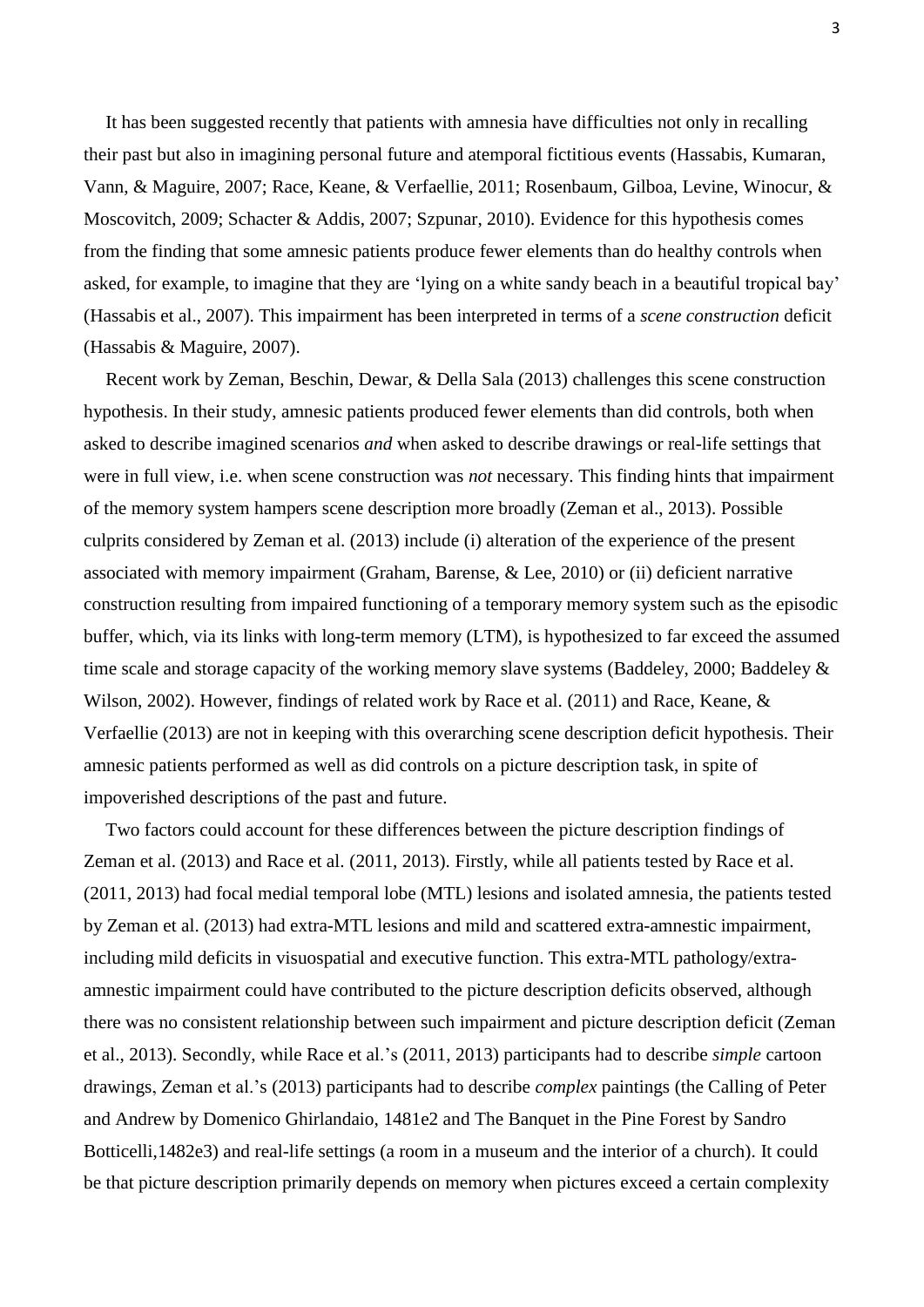level. If so, marked picture description deficits in amnesia should be observed only when to-bedescribed pictures are sufficiently complex to tax aspects of memory, such as the episodic buffer.

In the study reported here we assessed whether picture description differences between amnesic patients and controls are accentuated by increasing scene complexity. To this end, we asked 10 patients with amnesia and 10 matched controls to describe pictures of varying levels of complexity. In keeping with previous studies we also assessed our participants' ability to describe imagined scenarios. Given our focus on scene complexity we included both complex and simple scenarios in this imagination task.

### **Methods**

# **Participants**

We tested ten amnesic patients (3F/7M, mean age  $= 48.7$  years, age range  $= 27-65$  years; mean education  $= 11$  years, education range  $= 8-15$  years) and ten age-and-education matched controls (4F/6M, mean age = 49 years, age range = 24-65 years; mean education = 11.2 years, education range = 8-16). All patients (and controls) were right handed. Table 1 details the patients' demographics, clinical features and neuropsychological test performance. The patients' general intellectual abilities were normal, as assessed via the Raven's Coloured Progressive Matrices (Basso, Capitani & Laiacona, 1987). Moreover, with the exception of one patient (patient P2), none of the patients showed evidence of extra-amnestic impairment, as assessed via tests of (i) language function: word comprehension, sentence comprehension, picture naming (Capasso & Miceli, 2001), (ii) executive function: verbal fluency (Carlesimo, Caltagirone & Gainotti, 1996), trail making B-A (Giovagnoli et al., 1996), cognitive estimates (Della Sala, MacPherson, Phillips, Sacco & Spinnler, 2003), (iii) visuospatial attention: star cancellation (Wilson, Cockburn & Halligan, 1987) and (iv) processing speed: trail making A (Giovagnoli et al., 1996). All patients presented with clear evidence of the classical amnesic syndrome characterized by intact immediate verbal recall, as assessed via forward digit span (Carlesimo et al., 1996) but severely impaired LTM, as assessed via word list learning (i.e. total immediate word recall across 5 trials), delayed word recall and delayed prose recall (Carlesimo et al., 1996), and corroborated by the patients' carers' ratings on the Clinical Dementia Rating - Everyday Memory Deficits Scale (Katz, Ford, Mokowitz, Jackson & Jaffe, 1963). Neuroimaging had been performed with CT or MRI for clinical purposes, and therefore the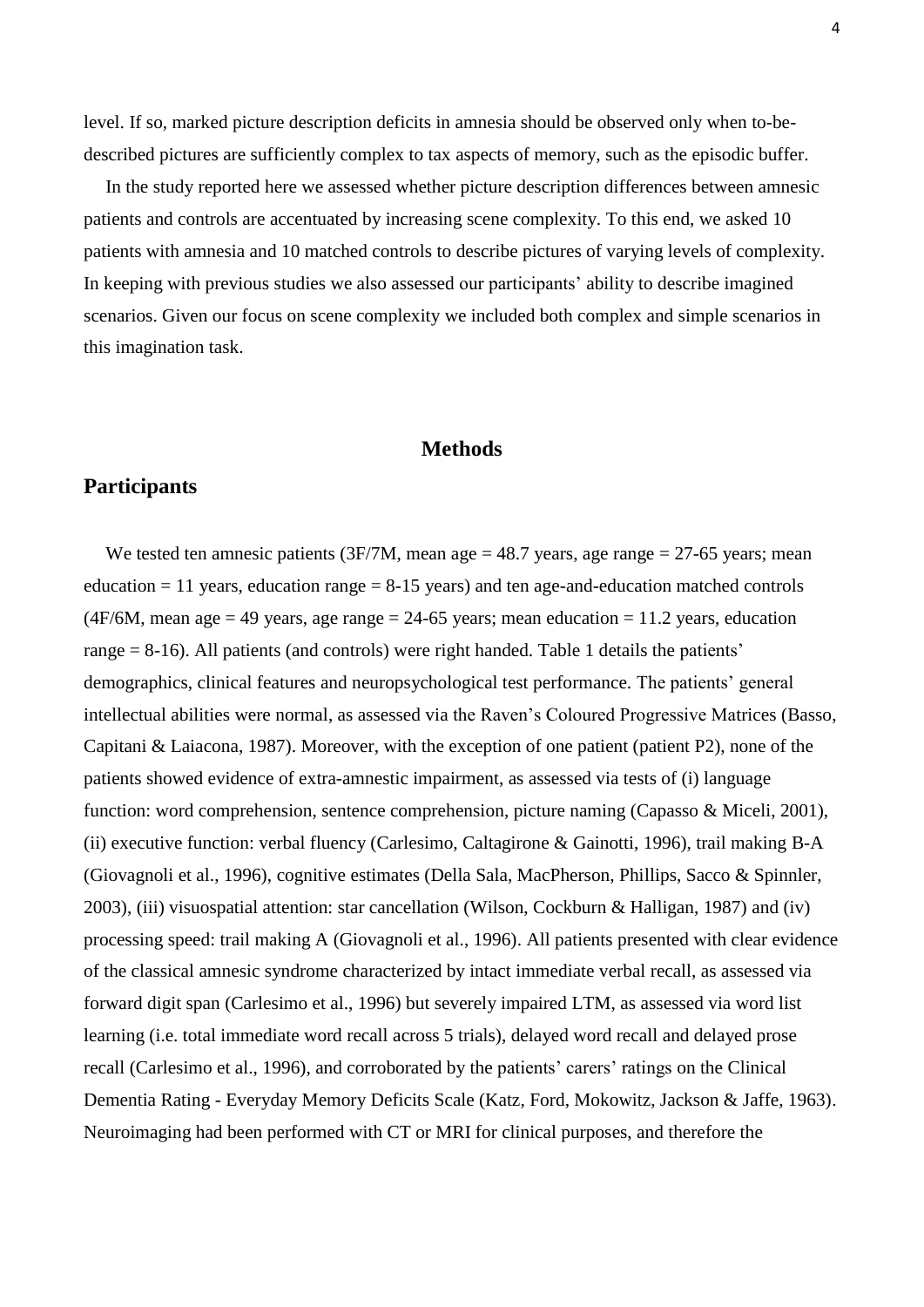anatomical delineation of lesions lacked detail. As indicated in Table 1 the lesions involved a number of brain regions including, in some, the temporal lobes.

## **<<< Insert Table 1 about here >>>**

## **Experimental tasks**

**Description of imagined scenarios.** In order to assess participants' ability to describe future episodic and atemporal imagined scenarios, we adapted the procedure originally devised by Hassabis et al. (2007). Participants were invited to summon up and describe imagined scenes on the basis of a brief cue read out to them by the experimenter (e.g. 'Imagine you are lying on a white sandy beach in a beautiful tropical bay', Hassabis et al., 2007). The scenarios included three *future scenarios* scenarios requiring 'episodic future thinking/subjective sense of self in time' (a possible Christmas event, a possible event in the next weekend, a possible future meeting with a friend, taken from Hassabis et al., 2007) and three *complex atemporal scenarios -* scenarios involving everyday settings (a beach, a museum and a market, taken from Hassabis et al., 2007). Moreover, given our focus on scene complexity, we also added a complexity factor in the imagination task by including three *simple atemporal scenarios* - scenarios involving constrained settings (a lift, a fitting room and a cubicle in a call centre).

For each scenario, participants were asked to imagine the scene as vividly as they could and to describe it in as much detail as possible. As in Zeman et al. (2013), no time limit was imposed. Participants were asked not to describe specific memories from the past but to create new possible scenarios. They were given non-specific encouragement to continue until they had finished their descriptions, at which point they were asked to confirm that they had done so. A printed text card was placed on the desk in front of them summarizing the main feature of the scenario, to act as a reminder if needed. This ensured that participants maintained the goal of the task throughout. The participants' descriptions were recorded and later transcribed for scoring.

The participants' descriptions were scored according to the criteria by Hassabis et al. (2007). A point was given for each element depicting any of the following: (i) Spatial Reference (SR), involving descriptions of spatial relationships between the different entities mentioned; (ii) Entities Present (EP), i.e., objects and people mentioned; (iii) Sensory Description (SD), involving descriptions of the sensory properties of the entities mentioned; and (iv) Thought/Emotion/Action (TEA), including introspective reports and descriptions of the thoughts, emotions and actions of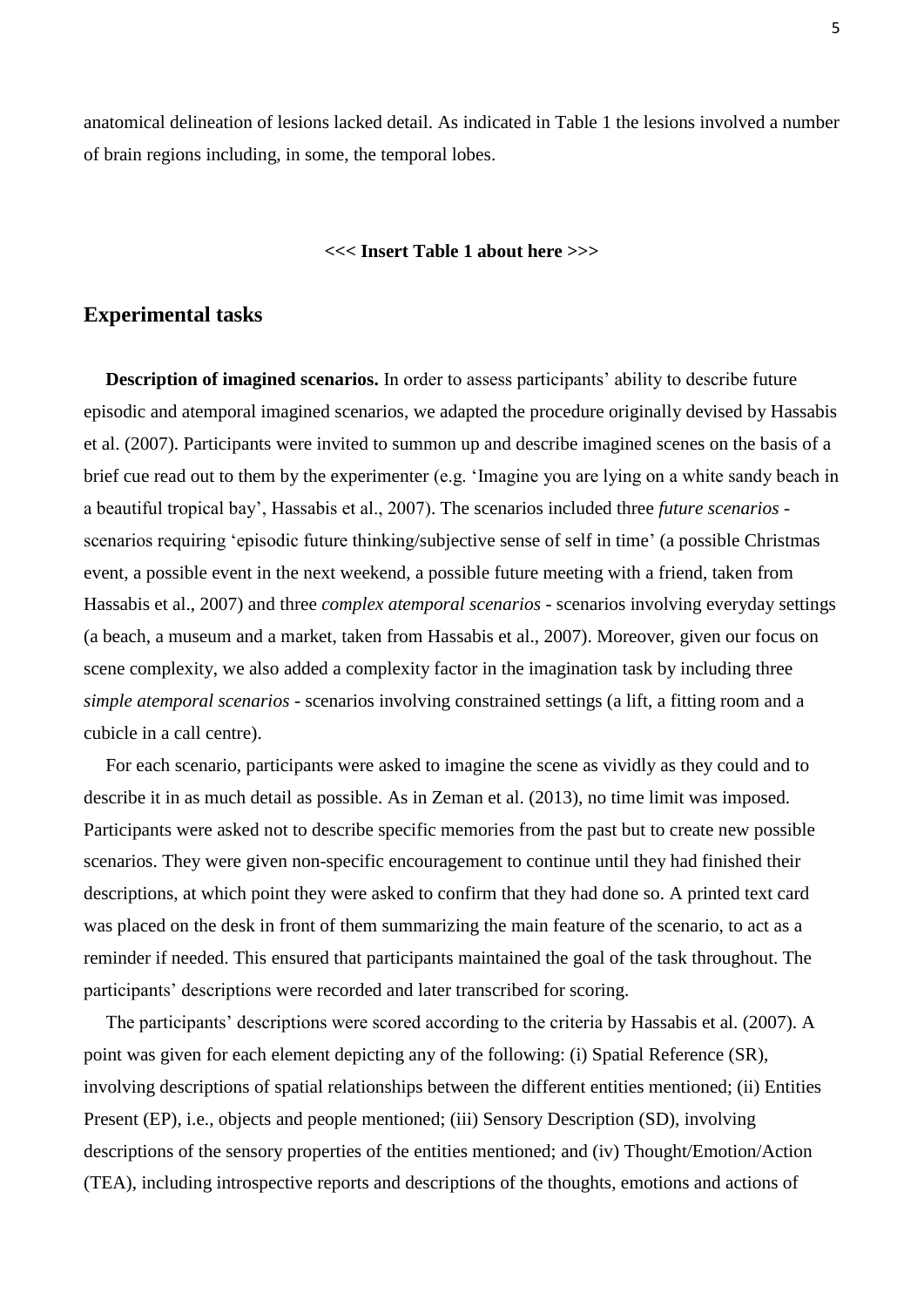others described in the scenes. In line with Hassabis et al.'s (2007) criteria, repetitions and irrelevant utterances were not included. For each participant a mean element score was computed for each scenario type (complex a-temporal scenarios, simple a-temporal scenarios, future scenarios) by averaging the total number of elements described across each scenario.

**Description of pictures of varying complexity.** In order to assess the effect of picture complexity on the ability to describe visual scenes, we asked participants to describe four colour photos (50 cm x 35 cm). The pictures depicted everyday settings and varied systematically in their level of visual complexity (Level 1 = simple, Level 2 = intermediate, Level 3 = complex, Level 4 = very complex, see Figure 1), as determined by thorough pre-study piloting. During piloting, 10 young participants were asked to count the number of elements in each of 25 pictures. The four pictures which we selected for the study showed a clear step-wise increase in the number of elements identified.

During the picture description task participants were shown the four pictures one by one, in a random order, and asked to describe them while inspecting each picture. Participants were instructed to report only what was depicted in the picture without adding any other elements. They were given non-specific encouragement to continue until they had finished their descriptions, at which point they were asked to confirm that they had done so. As in the imagination task, no time limit was imposed. The descriptions were scored according to the criteria by Hassabis et al. (2007) (see above).

**Picture description control tasks.** On completion of the picture description task participants engaged in three control tasks: firstly, in order to verify that the levels of complexity used in the present study were supported by the participants' *subjective ratings of picture complexity*, all participants were presented again with the four pictures described in the main task and asked to rate, on a 5-point scale, the perceived complexity of each of the four pictures. Secondly, in order to explore potential differences between the amnesic patients and controls in *subjective ratings of their picture description performance and of strategy use*, we added a fifth picture description trial. This trial followed the same procedure as that of the four experimental trials. However, it was followed immediately by a structured post-experimental interview about this specific trial, including questions such as *'Did you think your description was detailed?'*, *'Did your description include all the items in the picture?'*, *'Did you find it was difficult to describe the picture?'*, *'Did you organize your description a bit before starting it?'* (see Supplemental Materials).

Lastly, in order to rule out the possibility that patients' performance in the picture description task was affected by semantic LTM difficulties, participants were engaged in a *'semantic control test'*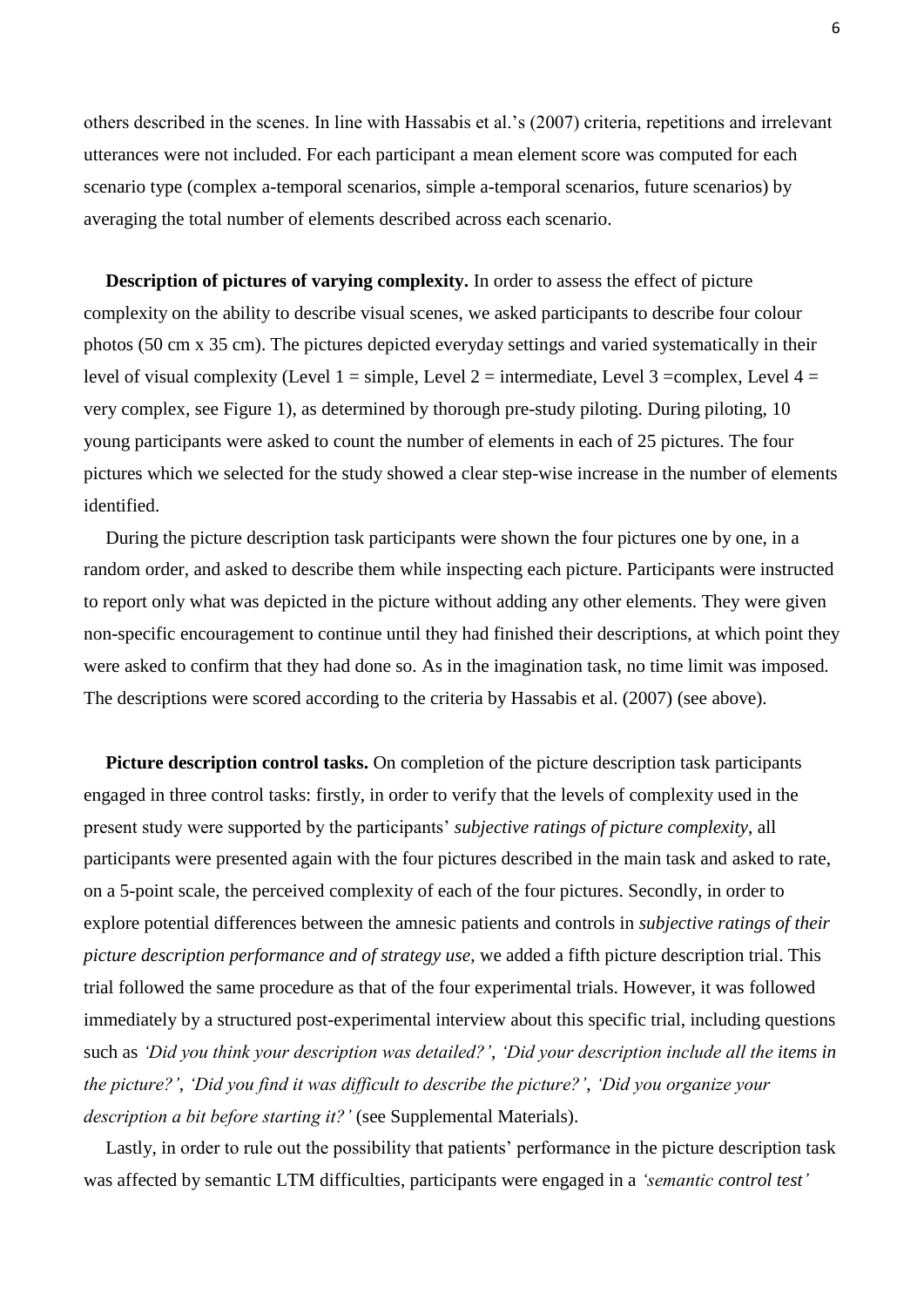consisting of naming various items depicted in the pictures described in the main task. To this end, participants were presented again with the Level 1-3 pictures and asked to name, one by one, a number of items in the these pictures (Level 1 picture: N=4; Level 2 picture: N=9; Level 3 picture: N=13), pointed out by the experimenter in the same pre-established order across participants.

### **<<<INSERT FIGURE 1 ABOUT HERE>>>**

**Subjective measure of visual imagery abilities.** Following all tasks described above, we administered the Test of Visual Imagery Control (TVIC) (Gordon, 1949; Richardson, 1969) and the Vividness of Visual Imagery Questionnaire (VVIQ) (Marks, 1973) in order to assess participants' subjective appraisal of their imagery abilities. The TVIC assesses the ability to form and modify a visual image, using 10 questions scored on a 5-point rating scale, yielding a maximum score of 50. The VVIQ contains 16 items rating the vividness of evoked visual imageries each scored on a 5 point scale, yielding a maximum score of 80.

The study was approved by the local Ethics Committee of the S Antonio Abate Hospital, Gallarate, and written informed consent was obtained from each participant according to the Declaration of Helsinki.

## **Statistical analysis**

We used mixed factors ANOVAs to assess the effects of group and scenario complexity on scenario descriptions. Planned comparisons were conducted using independent t-tests (between groups at each complexity level) and paired t-tests (Level 1 vs. Level 2, Level 2 vs. Level 3, Level 3 vs. Level 4, and Level 1 vs. Level 4). We also used independent t-tests to compare the groups on the future imagination task and measures of imagery. T-tests assuming unequal variances were applied if the assumption of equal variances was violated (according to the Levine's test for equality of variance). The Greenhouse–Geisser correction for nonsphericity was applied if the sphericity assumption was violated (according to the Mauchly's test of sphericity). We used a Pearson correlation to examine the association between descriptions of imagined scenes (average score of simple and complex scenario) and pictures (average score across Levels 1- 4), and between descriptions of complex pictures (Level 4) and the patients' neuropsychological test scores. The alpha level was set to 0.05 for all mixed factors ANOVAs. In order to avoid type 1 error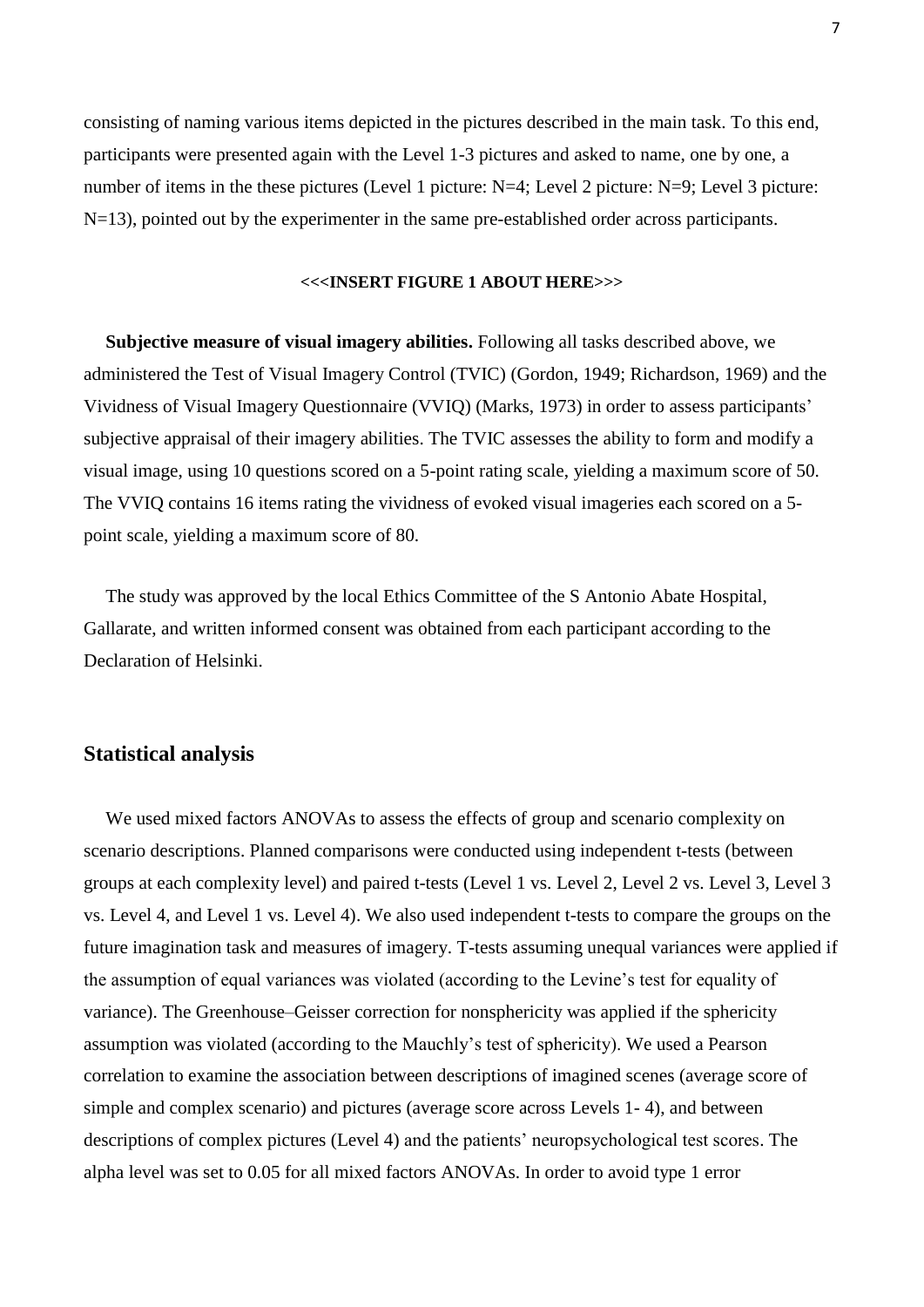accumulation in the planned comparisons, we adjusted the planned comparison alpha level to 0.0125, using a Bonferroni correction, i.e., 0.05/4 comparisons (4 between-subjects comparisons, i.e., one at each complexity level; 4 within-subject comparisons, i.e., between consecutive pairs of complexity level and between Level 1 and Level 4).

Since Race et al (2011, 2013) imposed a 3-min limit for their descriptions, we also repeated all analyses using the data from the first 3 min only. These analyses are reported in full in the Supplemental Materials.

## **Results**

## **Description of imagined scenarios**

**Elements reported – future scenarios.** The patients described significantly fewer elements (mean = 4.30,  $SD = 4.61$ ) than did the controls in the future scenarios (mean = 23.9,  $SD = 13.91$ )  $(t(10.956) = -4.23, p < .005).$ 

**Elements reported – simple vs. complex atemporal scenarios.** The patient group described significantly fewer elements than did the controls  $(F(1, 18) = 25.88, p < .001, \eta_p^2 = .59)$  across scenarios (patient mean simple =  $3.63$ , SD =  $4.44$ , patient mean complex =  $5.48$ , SD =  $4.86$ ; control mean simple =  $25.57$ ,  $SD = 9.5$ , control mean complex =  $26.00$ ,  $SD = 16.35$ ). The number of elements described did not differ significantly between the simple and complex atemporal scenarios  $(F(1, 18) = .493, p = .491, \eta_p^2 = .027)$ , and there was no significant interaction between Scenario complexity and Group ( $F(1, 18) = .19$ ,  $p = .668$ ,  $\eta_p^2 = .01$ ). Example patient and control descriptions can be found in the Supplemental Materials.

**Irrelevant utterances and repetitions.** Overall, the patient group produced more irrelevant utterances and repetitions than the control group when describing the scenarios ( $F(1, 18) = 4.732$ ,  $p <$ .05,  $\eta_p^2 = 0.208$ , patient mean simple = 3.95, SD = 2.69, patient mean complex = 5.25, SD = 3.5; control mean simple = 2.1,  $SD = 1.01$ , control mean complex = 3.17,  $SD = 1.95$ ). The number of utterances and repetitions did not differ significantly between the simple and complex atemporal scenarios, although the difference approached significance  $(F(1, 18) = 3.546, p = .076, \eta_p^2 = .165)$ . There was no significant interaction between Scenario complexity and Group ( $F(1, 18) = .034$ ,  $p =$ .856,  $\eta_p^2 = .002$ ).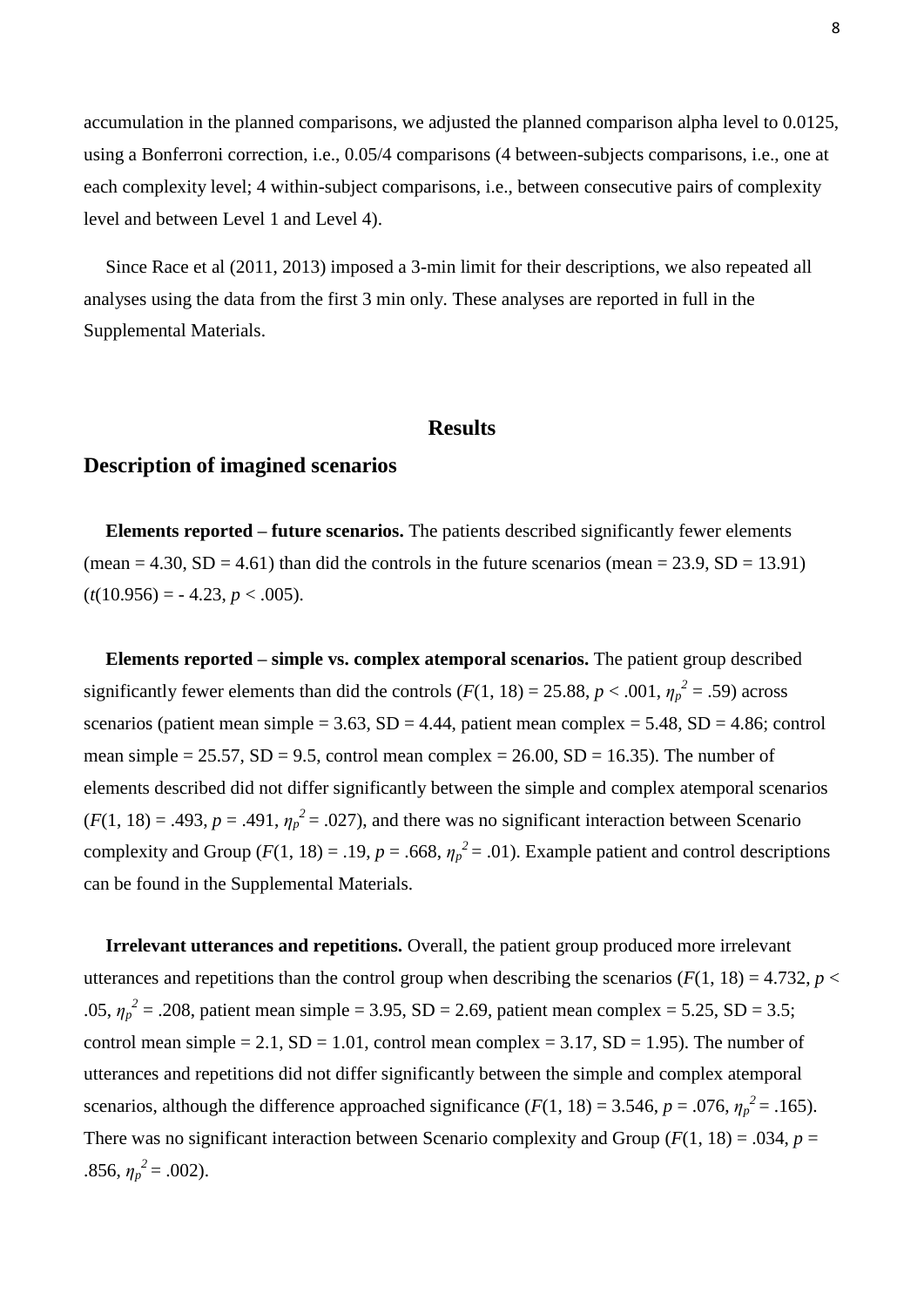The same pattern of results was observed whether the full description or only the first 3 minutes of each description was analysed (see Supplemental Materials).

# **Description of pictures**

**Elements reported.** Overall, picture description increased significantly with increasing picture complexity (*F*(2.04, 36.63) = 6.853, *p* < .005,  $\eta_p^2$  = .276). As shown in Figure 2, the patient group described significantly fewer elements than did the controls  $(F(1, 18) = 33.146, p < .001, \eta_p^2 = .648)$ , and this was the case at each of the four complexity levels (Level 1,  $t(10.588) = -6.238$ ,  $p < .001$ ; Level 2, *t*(18) = -5.737, *p* < .001; Level 3, *t*(9.540) = -4.088, *p* < .005; Level 4, *t*(10.949) = -4.803, *p*  $\langle 0.005 \rangle$ . Crucially, this group difference increased significantly with increasing picture complexity (significant interaction between Picture complexity and Group ( $F(2.04, 36.63) = 5.715$ , p < .01,  $\eta_p^2 =$ .241)). In the control group the number of elements described increased significantly from Level 1 to Level 4 ( $t(9) = 4.311$ ,  $p < .005$ ). This was not the case in the patient group ( $t(9) = .638$ ,  $p = .539$ ) in whom the number of elements described increased moderately but not significantly from Level 1 to Level 2 ( $t(9) = 2.627$ ,  $p = .027$ , not significant at alpha = .0125) and then decreased moderately but not significantly from Level 2 to Level 3 ( $t(9) = -2.596$ ,  $p = .029$ , not significant at alpha = .0125) (see Figure 2). Examination of individual patient data (see Figure 3) revealed that only one patient (patient P4) showed a sizeable increase in number of elements described (N=23) between Level 1 and 4. Example patient and control descriptions for Levels 1 and 4 can be found in the Supplemental Materials.

**Irrelevant utterances and repetitions.** The patient group and control group produced a comparable number of irrelevant utterances and repetitions when describing the pictures  $(F(1, 18))$ 0,  $p < 1$ ,  $\eta_p^2 = .0$ , patient mean Level 1 = 1.3, SD = 1.25, patient mean Level 2 = 2.5, SD = 4.14, patient mean Level  $3 = 2.3$ ,  $SD = 1.83$ , patient mean Level  $4 = 2.4$ ,  $SD = 2.59$ ; control mean Level 1  $= 2.4$ , SD = 1.9, control mean Level 2 = 1.9, SD = 1.37, control mean Level 3 = 1.9, SD = 2.47, control mean Level  $4 = 2.3$ , SD = 2.31). The number of utterances and repetitions did not differ significantly between the four complexity levels ( $F(3, 54) = 0.317$ ,  $p = .813$ ,  $\eta_p^2 = .017$ ), and there was no significant interaction between Picture complexity and Group ( $F(3, 54) = 1.039$ ,  $p = .383$ ,  $\eta_p^2$  $= .055$ ).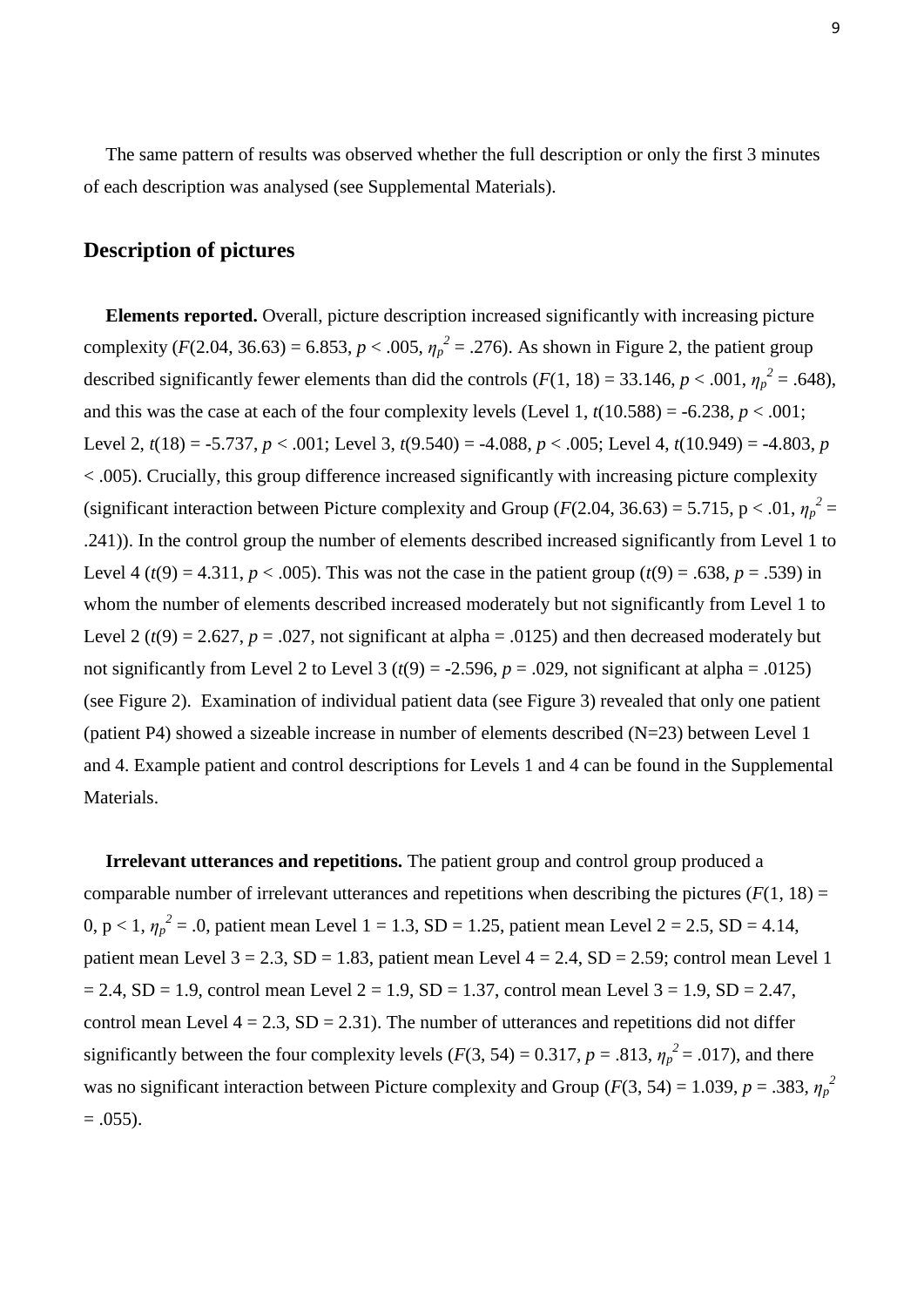The same pattern of results was observed whether the full description or only the first 3 minutes of each description was analysed (see Supplemental Materials).

#### **<<<INSERT FIGURES 2 AND 3 ABOUT HERE>>>**

## **Association between descriptions of imagined scenes and pictures**

There was a significant positive correlation between the scores on the imagination and picture description tasks in the patients ( $r = .843$ ,  $p < .005$ ) and controls ( $r = .795$ ,  $p < .01$ ).

# **Association between neuropsychological test scores and descriptions of complex pictures (patients only)**

There was a significant correlation between the scores on the picture description task and the scores on the immediate prose recall test  $(r=.728, p=.017;$  non-significant when adjusting for multiple comparisons with alpha level = .0036). This correlation was largely explained by patient P4's high scores on the picture description task (see Figure 3) and the immediate prose recall test (see Table 1). When P4 was excluded from analysis, the correlation became non-significant (*r*=.110, *p* = -779). No other correlations between picture description scores and neuropsychological test scores were significant (all  $p > .397$ ).

## **Subjective ratings of picture complexity**

In line with our pre-determined complexity levels the participants' complexity ratings increased significantly and in a step-wise manner from Level 1 to 4 ( $F(1.637, 29.457) = 8.140, p < .005$ ). Overall, the controls' complexity ratings were significantly higher than those of the patients (*F*(1, 18) = 12.533, *p* < .005, Level 1: *t*(13.53) = -1.998, *p* = .066; Level 2: *t*(18) = -2.245, *p* < .05; Level 3: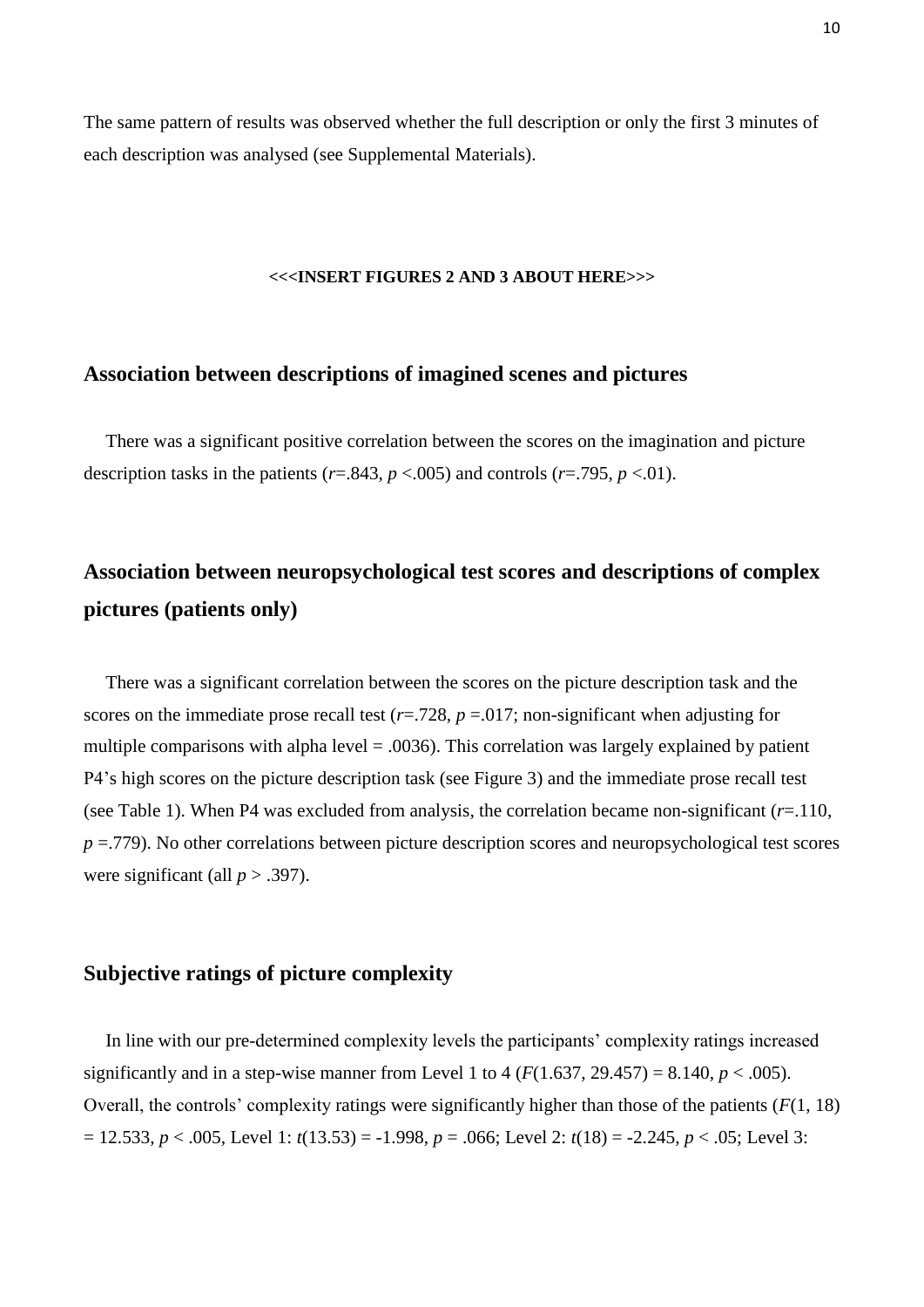$t(13.45) = -3.202$ ,  $p < .01$ ; Level 4:  $t(18) = -2.555$ ,  $p < .05$ ). However, there was no significant interaction between Group and Complexity  $(F(1.637, 29.457) = .015, p = .972)$ .

# **Subjective ratings of picture description performance and strategy use (extra picture)**

Although the patients ( $M = 12.2$ ,  $SD = 8.53$ ) reported significantly fewer elements than did the controls (M = 52.2, SD = 9.47) ( $t(18) = -4.07$ ,  $\eta^2 = .48$ ,  $p < .001$ ) when describing the extra picture, the two groups did not differ significantly in their subjective ratings of picture description performance (see specific questions and results in the Supplemental Materials).

## **Semantic control test**

All participants were able to name correctly each of the picture elements pointed out to them in the 3 pictures (i.e. 100% naming performance).

## **Subjective measures of visual imagery abilities - VVIQ and TVIC**

The mean scores in the TVIC were  $49.9$  (SD = 11.808) for the patients and  $51.4$  (SD = 7.486) for the controls. The mean scores in the VVIQ were  $65.8$  (SD = 5.37) for the patients and  $69.5$  (SD = 3.629) for the controls. Patients and controls did not significantly differ in the TVIC (*t*(18)= -.339, *p*  $=$  .738) or in the VVIQ ( $t(18)$  $=$  -1.805,  $p = .088$ ).

## **Discussion**

Our results replicate the finding of impaired descriptions of imagined atemporal scenes and future scenes in amnesic patients with MTL and/or extra-MTL lesions (Hassabis et al. 2007; Zeman et al., 2013; Race et al., 2011, 2013). They also replicate the previous finding of impaired descriptions of pictures in amnesic patients with extra-MTL lesions (Zeman et al., 2013), and suggest that such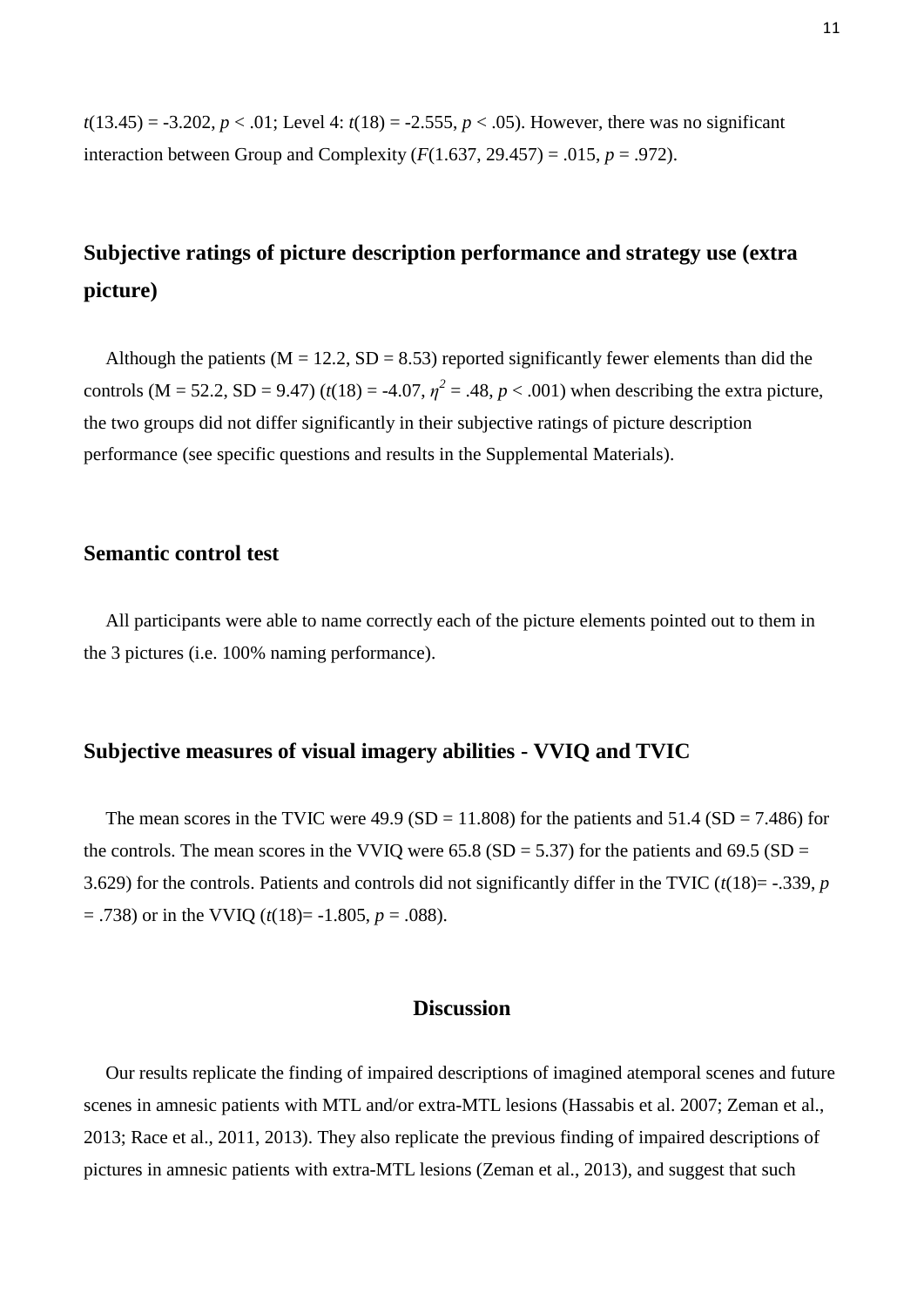deficits are not confined to patients with evident extra-amnestic deficits (but see below and Race et al., 2011, 2013).

Most importantly, our study showed that picture description deficits in our amnesic patients were particularly conspicuous when to-be-described pictures were complex rather than simple. Whereas the controls described more elements when supplied with more complex pictures, the patients described a more or less constant number of elements, irrespective of picture complexity level (see Figure 2). This finding suggests that the patients' spared cognitive functions allowed them to complete the task up to a certain level of complexity, but that their impaired cognitive function(s) prevented them from providing a full description of more detailed scenes.

In contrast to the picture description task, no effect of complexity or complexity x group interaction was observed in the imagined scenario task. That is, the controls provided an equally high number of elements for the simple and complex scenarios. This appears to have been the result of methodological limitations rather than of a dissociation between the effects of complexity on descriptions of imagined and in-view scenes: although we constrained the overall context of the scenario to be imagined (e.g. an elevator) we did not impose any constraints on its content. As is apparent from the example 'elevator' transcript (see Supplemental Materials), the controls (but not the patients) imagined in detail the possible contents of such contexts (e.g. other people and interactions in the imagined elevator), thus rendering them 'complex'. Recent work by Romero and Moscovitch (2012) suggests that a complexity effect is in fact observed in controls in imagination tasks when complexity is controlled more tightly. They provided participants with a set number of elements to be included in their scenarios. In keeping with our complexity findings in the picture description task, they showed that imagined scene description deficits in amnesic patients were especially marked in trials in which participants had to include a large set of relational scenario elements in their descriptions.

It is of note that our controls significantly outperformed the patients in the description of even the simplest of our four pictures (Level 1, Mean patients  $= 7.1$  elements, Mean controls  $= 20.3$ elements). This finding contrasts with the finding by Race et al., (2011, 2013) of comparable descriptions of relatively simple pictures in their controls and MTL-amnesic patients. In fact, their MTL-amnesic patients described substantially more elements (mean  $=$   $\sim$  25) than our amnesic patients. This indicates that their pictures were not simpler than our Level 1 picture, and therefore, that the deviation in picture description performance between our and their patient samples are unlikely to be the result of variations in picture complexity. Instead, it is likely that this deviation can be explained by differences between the patient groups themselves. It is possible that our patients described fewer elements because they assumed that they had to provide only a few elements.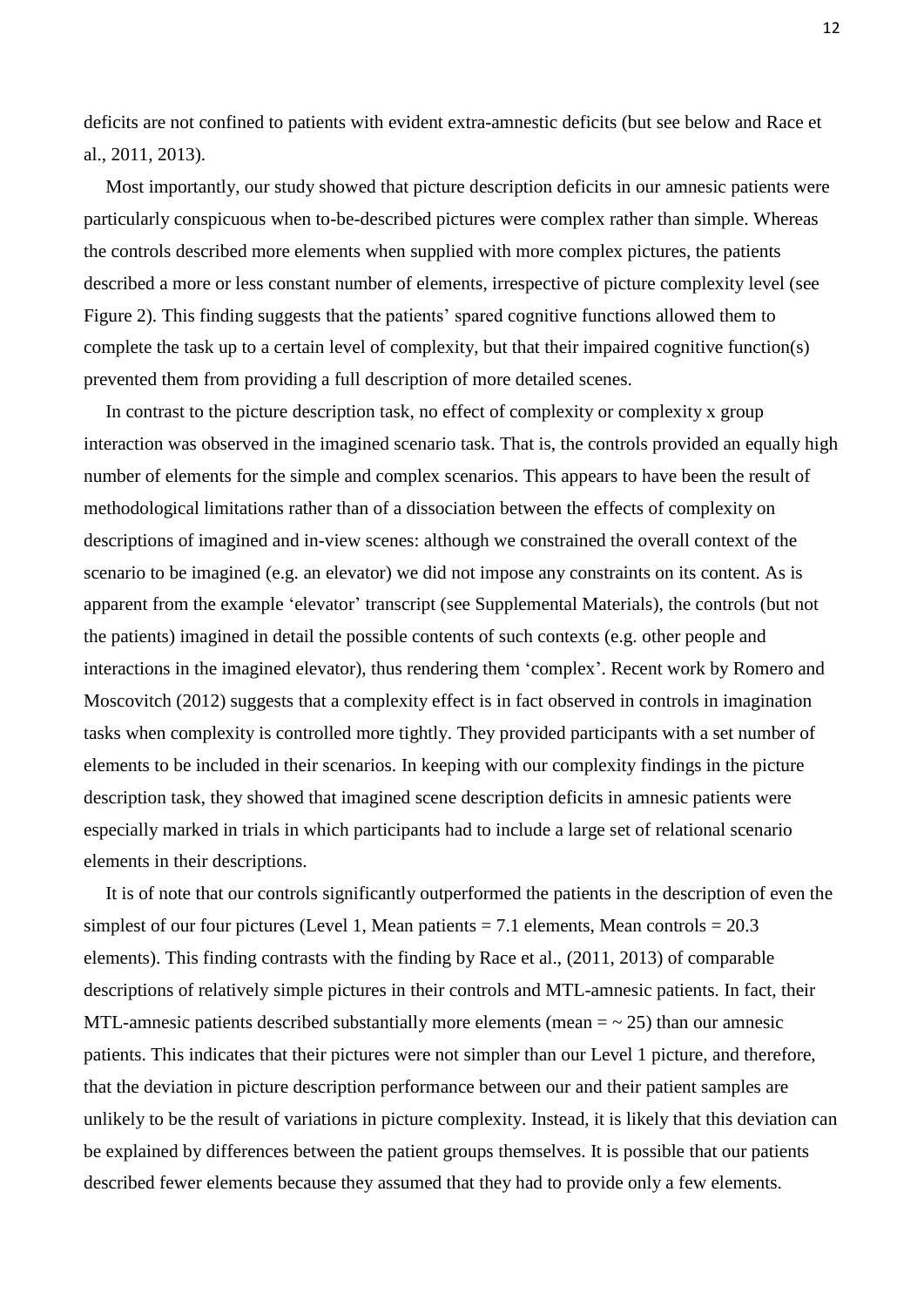Although we cannot rule out this possibility, it appears unlikely since all of our participants were given non-specific encouragement to continue their descriptions (see also Zeman et al., 2013). It is more likely that our patients' overall reduced picture description performance can be accounted for by their extra-MTL lesions, which distinguished them from the MTL-amnesic patients tested by Race et al. (2011, 2013). Inspection of individual patient data in the present study (patient P4) and in the study by Zeman et al., (2013) (their patient P2) certainly supports the view that picture description impairments are not observed in all patients with amnesia.

Although our data speak against a complexity account of the deviation between the findings by Race et al. (2011, 2013) and by ourselves (see also Zeman et al., 2013), they do support our complexity hypothesis in at least some types of amnesia. Specifically, our data suggest that, at least in amnesic patients with extra-MTL lesions, the complexity of to-be-described pictures can determine whether or not a (substantial) picture description deficit is observed.

What hampers picture description in those patients showing such impairment? It is possible that subtle impairments of perceptual discrimination/experience impeded the patients' picture description. Although this account cannot be ruled out via the data at hand, the patients' normal performance on two perceptually demanding tests - the Raven's Coloured Matrices and Star Cancellation (see Table 1) - is suggestive of normal perceptual abilities in our patient sample. Additionally, the patients showed a step-wise increase in their subjective ratings of picture complexity from Level 1 to 4. This finding suggests that the patients were visually aware of the variations in the quantity of picture elements but that the detail of their picture descriptions did not vary accordingly.

It is unlikely that the picture description deficit was the result of impaired retrieval of element names from semantic memory, given that all patients were able to (i) name correctly all picture elements pointed out to them in the semantic control test and (ii) perform normally in a standard picture naming test (see Table 1). This finding resonates with the cognitive profile of the amnesic patient KC, who, although impaired in the description of familiar stories, had intact knowledge of story details, as assessed via a story recognition test (Rosenbaum et al., 2009).

It is possible that subtle deficits in executive function, in particular organisational ability, could have impeded picture description performance in our patient sample. However, the patients' normal performance on three executive function tests – verbal fluency, trail making and cognitive estimates (except P2) - is suggestive of normal executive function ability in our patient sample. Moreover, there were no significant correlations between the performance on these tests and the picture description task. In fact, only one patient (P4) was able to describe the complex pictures in any detail, and her executive function scores fell within the lower to middle portion of the patients' score range (see Table 1). This cognitive profile would not be predicted by an executive function account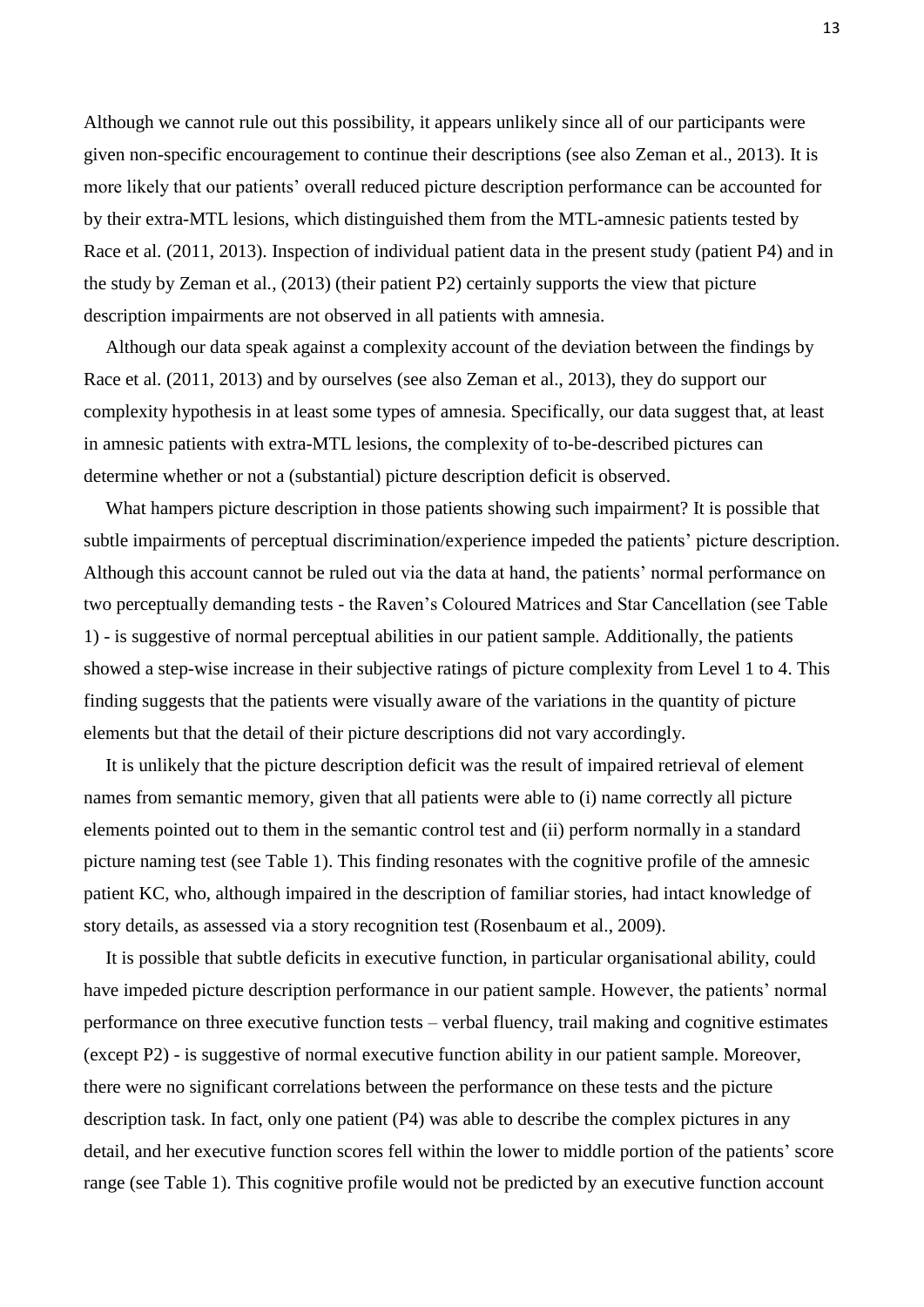of the picture description deficit. Finally, the subjective data derived via the post-experimental interview did not reveal any significant differences between the amnesic patients and controls in picture description strategy (see questions 4 - 6 in Supplemental Material). This all notwithstanding, we acknowledge that we did not assess organisational ability specifically, and, therefore, that a potential contribution of organisational deficits to the observed picture description deficit cannot be ruled out conclusively via the data at hand.

It has been proposed that picture description deficits in amnesia are associated with impairment of a temporary memory system such as the episodic buffer (Zeman et al., 2013), which is thought to be impaired in many patients with amnesia (Baddeley & Wilson, 2002). Such impairment could prevent patients from retaining their recent descriptions, thus hampering their ability to refer back to prior descriptions and construct detailed 'nested' narrative (Romero & Moscovitch, 2012; Zeman et al., 2013). Although we only measured narrative detail, impairment of the episodic buffer could additionally hamper narrative structure by reducing linguistic integration, as shown recently in amnesia (Race, Keane, & Verfaellie, 2015). Previous research suggests that the episodic buffer is necessary for immediate recall of prose (Baddeley, 2000; Baddeley & Wilson, 2002). Interestingly, patient P4, who was the only patient to show a reliable effect of picture complexity (increase by 23 elements, see Figure 3) and good performance in the imagination task, also had the highest score amongst the patient group in immediate prose recall (score  $= 8$ , see Table 1). Given that this patient's delayed recall for words and for prose was at floor (0) her spared ability in the aforementioned tasks cannot be accounted for by an overall milder amnesia. Although this parallel sparing of immediate prose recall and picture/imagined scenario description ability in a single patient needs to be treated tentatively, it is in keeping with the hypothesis that description of complex scenarios requires intact/spared episodic buffer function (Zeman et al., 2013).

The present study replicates the finding that picture description can be markedly reduced in patients with amnesia, and suggests that the complexity of pictures can determine whether or not a (substantial) picture description deficit is observed in such patients. Given the presence of mixed and extra-MTL lesions in our sample, the precise cognitive and anatomical bases of this deficit remain unclear. The finding of intact picture description in focal MTL- amnesic patients (Race et al., 2010, 2013) hints that picture description deficits might arise as a consequence of extra-MTL lesions. We acknowledge that we cannot rule out the presence and involvement of subtle extra-amnestic deficits, for example subtle impairment of executive function. However, since our patients presented with profound amnesia and no evident extra-amnestic impairment (bar one patient), we hypothesise that the picture description deficit observed can be accounted for largely by impaired memory function.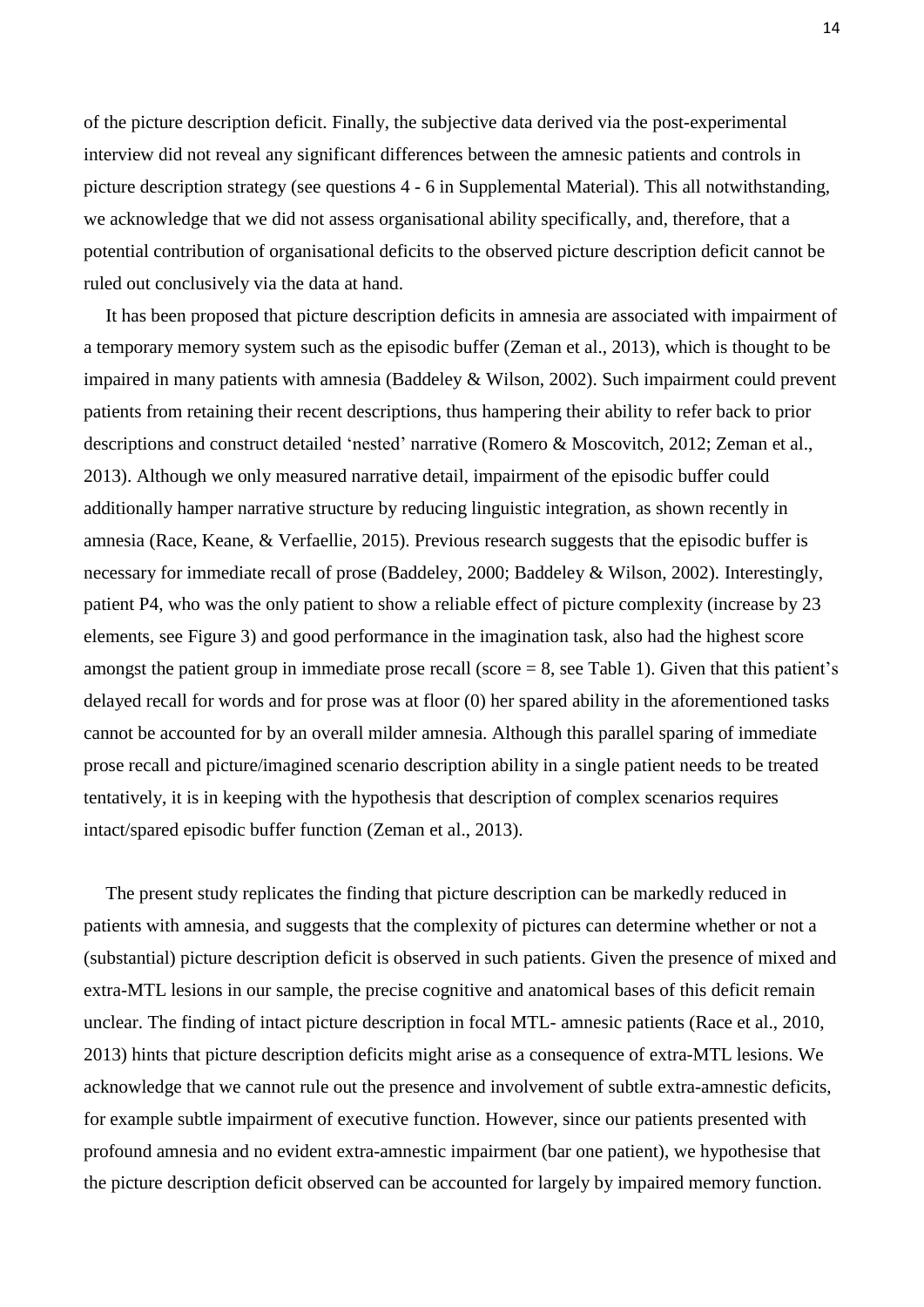Specifically, we hypothesise that whereas brief narrative can be constructed via non-memory processes, the construction of *detailed* narrative depends upon intact functioning of some aspects of memory, capable of online retention (and possibly integration) of preceding utterances, e.g. the episodic buffer. However, future research in patients with confirmed isolated amnesia is required to test this hypothesis further. Finally, although picture description and imagined scene description were correlated significantly in the present study (see also Craig, Della Sala, & Dewar, 2014), it remains to be established whether deficits in the description of imagined scenes in our patient group can be accounted for primarily by (i) impaired narrative construction, (ii) impaired scene construction, or (iii) impairment of an overarching construction/binding system, affecting both the construction of narrative and scenes.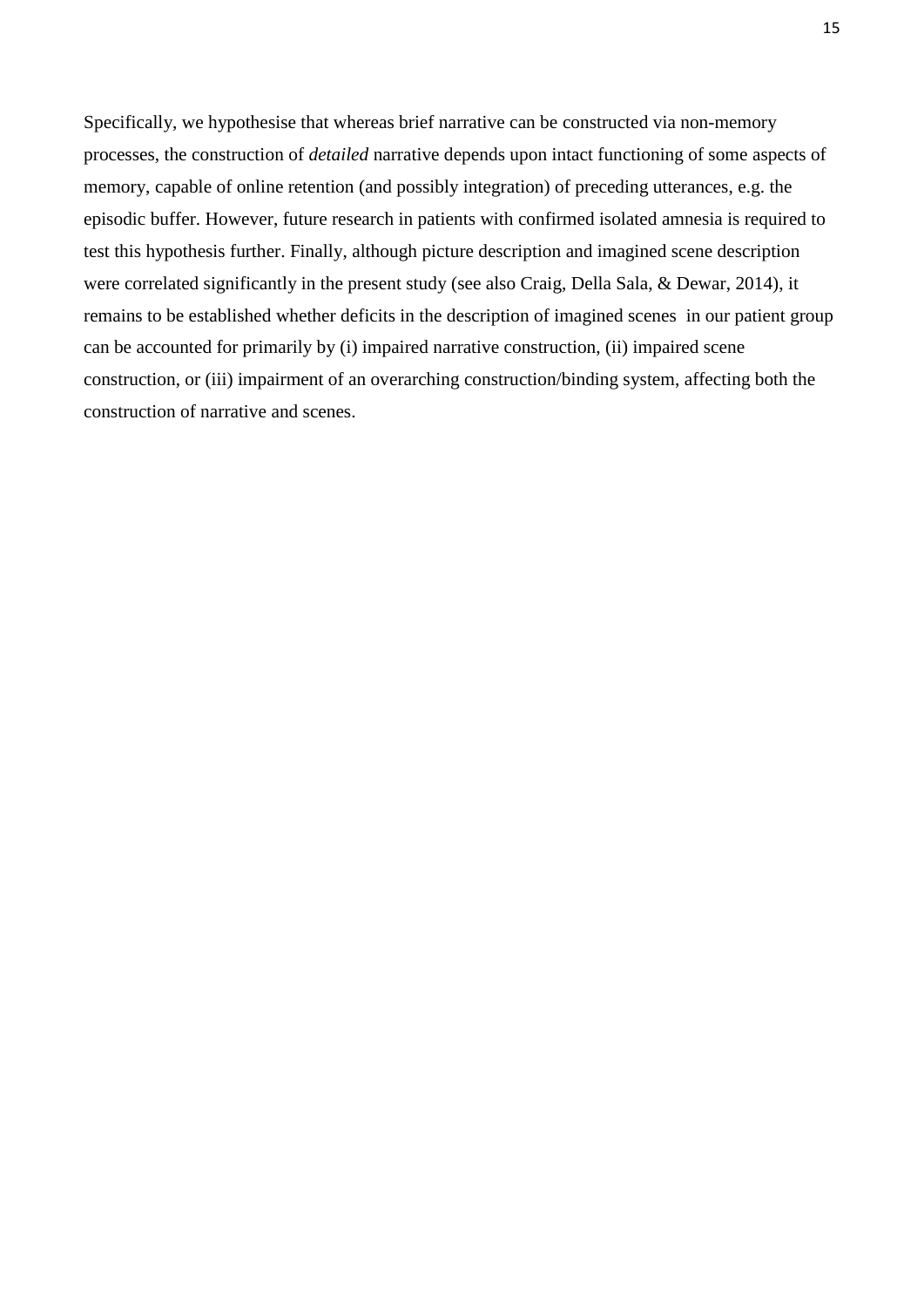## **References**

- Baddeley, A. (2000). The episodic buffer: a new component of working memory? *Trends in Cognitive Sciences*, *4*(11), 417–423.
- Baddeley, A., & Wilson, B. A. (2002). Prose recall and amnesia: implications for the structure of working memory. *Neuropsychologia*, *40*(10), 1737–43.
- Basso, A., Capitani, E., & Laiacona, M. (1987). Raven's coloured progressive matrices: normative values on 305 adult normal controls. *Functional Neurology*, *2*(2), 189–94.
- Capasso R, & Miceli G. (2001). *Esame neuropsicologico per l'afasia (E.N.P.A.)*. Milan: Springer Verlag.
- Carlesimo, G. A., Caltagirone, C., & Gainotti, G. (1996). The Mental Deterioration Battery: normative data, diagnostic reliability and qualitative analyses of cognitive impairment. The Group for the Standardization of the Mental Deterioration Battery. *European Neurology*, *36*(6), 378–84.
- Craig, M., Della Sala, S., & Dewar, M. (2014). Autobiographical thinking interferes with episodic memory consolidation. *PloS One*, *9*(4), e93915. doi:10.1371/journal.pone.0093915
- Della Sala, S., MacPherson, S. E., Phillips, L. H., Sacco, L., & Spinnler, H. (2003). How many camels are there in Italy? Cognitive estimates standardised on the Italian population. *Neurological Sciences*, *24*(1), 10–5. doi:10.1007/s100720300015
- Giovagnoli, A. R., Del Pesce, M., Mascheroni, S., Simoncelli, M., Laiacona, M., & Capitani, E. (1996). Trail making test: normative values from 287 normal adult controls. *Italian Journal of Neurological Sciences*, *17*(4), 305–9.
- Gordon, R. (1949). An investigation into some of the factors that favour the formation of stereotyped images. *The British Journal of Psychology. General Section*, *39*(3), 156–67.
- Graham, K. S., Barense, M. D., & Lee, A. C. H. (2010). Going beyond LTM in the MTL: a synthesis of neuropsychological and neuroimaging findings on the role of the medial temporal lobe in memory and perception. *Neuropsychologia*, *48*(4), 831–53. doi:10.1016/j.neuropsychologia.2010.01.001
- Hassabis, D., Kumaran, D., Vann, S. D., & Maguire, E. A. (2007). Patients with hippocampal amnesia cannot imagine new experiences. *Proceedings of the National Academy of Sciences of the United States of America*, *104*(5), 1726–31. doi:10.1073/pnas.0610561104
- Hassabis, D., & Maguire, E. A. (2007). Deconstructing episodic memory with construction. *Trends in Cognitive Sciences*, *11*(7), 299–306. doi:10.1016/j.tics.2007.05.001
- Katz, S., Ford, A. B., Moskowitz, R. W., Jackson, B. A., & Jaffe, M. W. (1963). Studies of illness in the aged. The index of ADL: A standardized measure of biological and psychological function. *JAMA : The Journal of the American Medical Association*, *185*, 914–9.
- Marks, D. F. (1973). Visual imagery differences in the recall of pictures. *British Journal of Psychology*, *64*(1), 17–24.
- Morris, J. C. (1993). The Clinical Dementia Rating (CDR): current version and scoring rules. *Neurology*, *43*(11), 2412–4.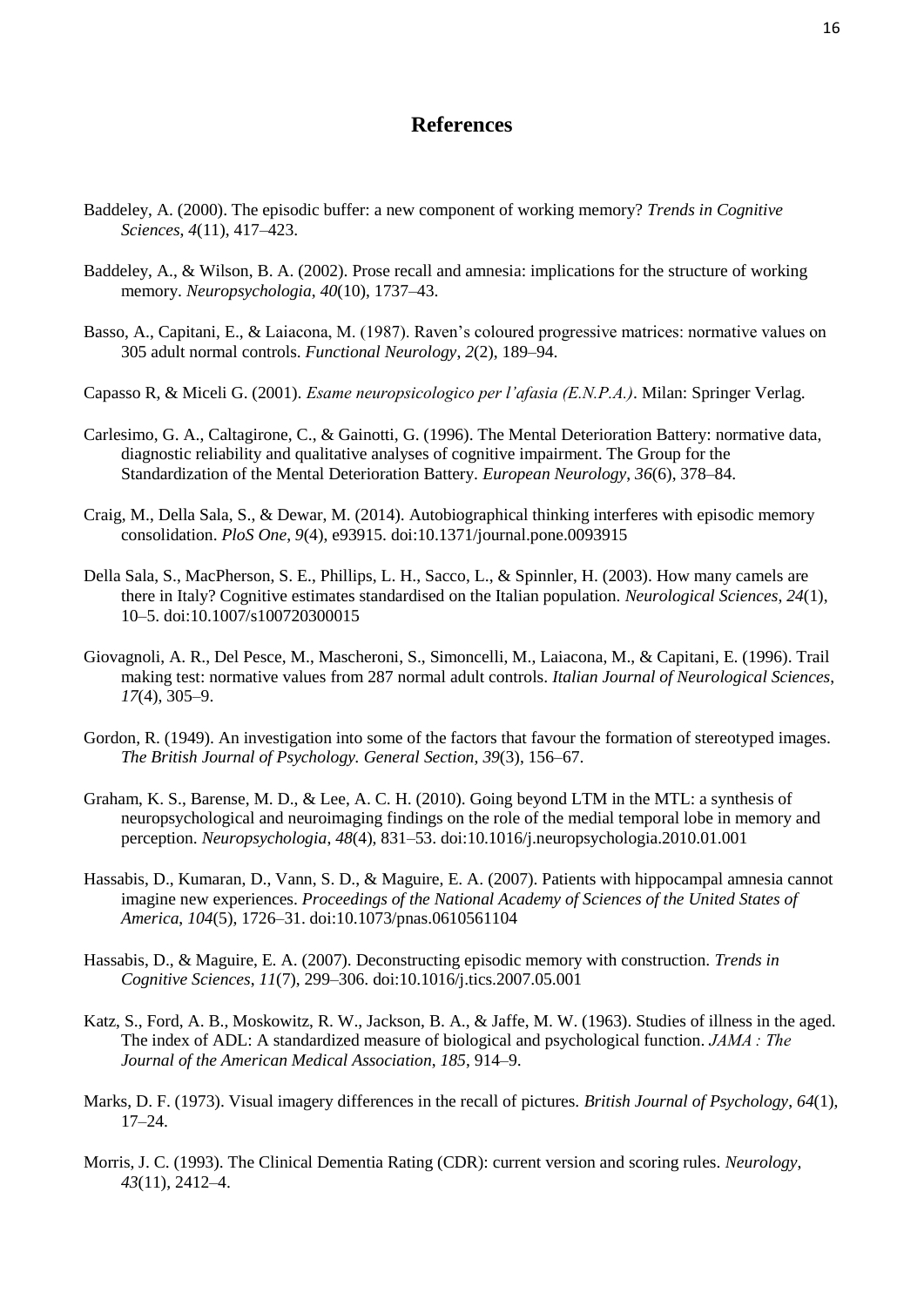- Race, E., Keane, M. M., & Verfaellie, M. (2011). Medial Temporal Lobe Damage Causes Deficits in Episodic Memory and Episodic Future Thinking Not Attributable to Deficits in Narrative Construction. *Journal of Neuroscience*, *31*(28), 10262–10269. doi:10.1523/JNEUROSCI.1145-11.2011
- Race, E., Keane, M. M., & Verfaellie, M. (2013). Patients with MTL amnesia can richly describe the present despite deficits in past and future thought. *Cortex, 49(6)*, 1764-66.
- Race, E., Keane, M.M., Verfaellie, M. (2015). Sharing mental simulations and stories: hippocampal contributions to discourse integration*. Cortex. 63*, 271–81.
- Richardson A. (1969). *Mental Imagery*. London: Routledge and Keegan Paul.
- Romero, K., & Moscovitch, M. (2012). Episodic memory and event construction in aging and amnesia. *Journal of Memory and Language*, *67*(2), 270–284. doi:10.1016/j.jml.2012.05.002
- Rosenbaum, R. S., Gilboa, A., Levine, B., Winocur, G., & Moscovitch, M. (2009). Amnesia as an impairment of detail generation and binding: evidence from personal, fictional, and semantic narratives in K.C. *Neuropsychologia*, *47*(11), 2181–7. doi:10.1016/j.neuropsychologia.2008.11.028
- Schacter, D. L., & Addis, D. R. (2007). The cognitive neuroscience of constructive memory: remembering the past and imagining the future. *Philosophical Transactions of the Royal Society of London. Series B, Biological Sciences*, *362*(1481), 773–86. doi:10.1098/rstb.2007.2087
- Szpunar, K. K. (2010). Episodic Future Thought: An Emerging Concept. *Perspectives on Psychological Science*, *5*(2), 142–162. doi:10.1177/1745691610362350
- Wilson, B., Cockburn, J., & Halligan, P. W. (1987). *Behavioural Inattention Test*. Titchfield, Hants: Thames Valley Test Company.
- Zeman, A. Z. J., Beschin, N., Dewar, M., & Della Sala, S. (2013). Imagining the present: amnesia may impair descriptions of the present as well as of the future and the past. *Cortex*, *49*(3), 637–45. doi:10.1016/j.cortex.2012.03.008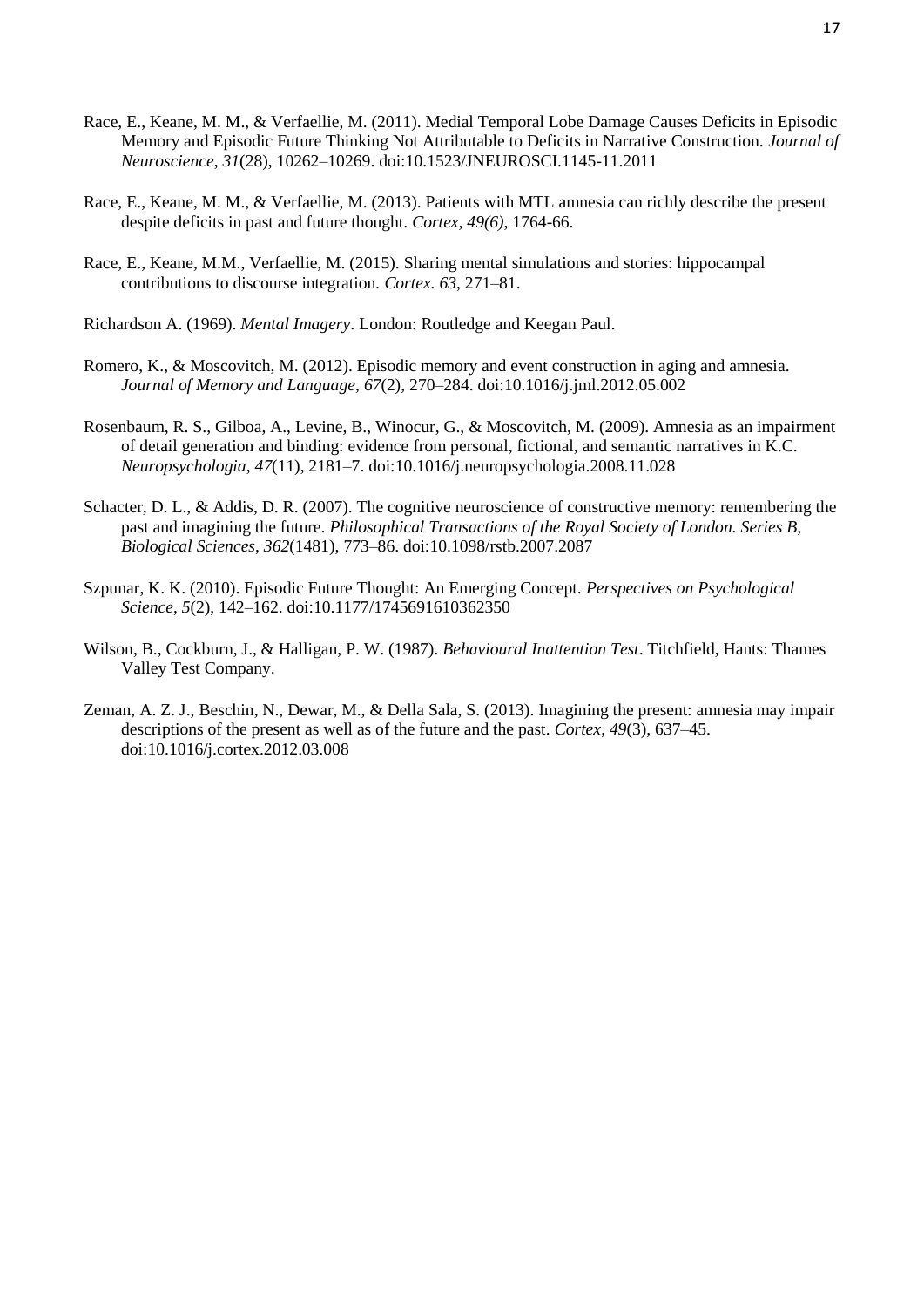|                                                 |                                | P1                         | P2                           | P <sub>3</sub>                  | <b>P4</b>                       | P <sub>5</sub>                | P <sub>6</sub>                  | P7                             | P <sub>8</sub>               | P <sub>9</sub>                 | P10                             |
|-------------------------------------------------|--------------------------------|----------------------------|------------------------------|---------------------------------|---------------------------------|-------------------------------|---------------------------------|--------------------------------|------------------------------|--------------------------------|---------------------------------|
|                                                 | Cut-off<br>score               |                            |                              |                                 |                                 |                               |                                 |                                |                              |                                |                                 |
| Sex                                             |                                | M                          | M                            | $\boldsymbol{\mathrm{F}}$       | $\mathbf F$                     | F                             | M                               | M                              | M                            | M                              | M                               |
| Age                                             |                                | 44                         | 41                           | 42                              | 27                              | 64                            | 65                              | 59                             | 44                           | 65                             | 27                              |
| Education                                       |                                | 8                          | 12                           | 13                              | 8                               | 15                            | 13                              | 13                             | 8                            | 8                              | 12                              |
| Aetiology                                       |                                | An                         | <b>TBI</b>                   | H                               | A                               | H                             | TBI                             | Ι.                             | TBI                          | <b>SAH</b>                     | TBI                             |
| Lesion site                                     |                                | RT                         | <b>RFT</b>                   | RF                              | RF                              | <b>RLO</b>                    | $L^1$                           | RF-PT                          | AX                           | LFT-RLP                        | <b>LFT</b>                      |
| Months post onset                               |                                | 24                         | 163                          | 13                              | 3                               | 54                            | 19                              | 13                             | 73                           | 17                             | 124                             |
| Coloured Raven Matrix <sup>a</sup>              | < 17.5                         | 18                         | 30                           | 31                              | 34                              | 35                            | 22.5                            | 36                             | 36                           | 28                             | 36                              |
| Digit span <sup>b</sup>                         | < 3.5                          | $\overline{4}$             | 5                            | 5.5                             | 4.75                            | 4.75                          | 3.75                            | 6                              | 5.25                         | 4.25                           | 5.75                            |
| Total Immediate Word Recall <sup>b</sup>        | < 28.53                        | $20.8*$                    | $16.8*$                      | 31.8                            | $23.9*$                         | $25.7*$                       | $22.3*$                         | 28*                            | $9.8*$                       | $25*$                          | $26.9*$                         |
| Delayed Word Recall <sup>b</sup>                | < 4.69                         | $0*$                       | $0*$                         | $2.1*$                          | $0*$                            | $0*$                          | $0*$                            | $0*$                           | $0*$                         | $0*$                           | $0^*$                           |
| Immediate Prose Recall <sup>b</sup>             | < 3.10                         | $1*$                       | 4.1                          | 4.7                             | 8                               | 3.4                           | $1.2*$                          | 3.2                            | $1.7*$                       | 4.1                            | 4.3                             |
| Delayed Prose Recall <sup>b</sup>               | < 2.39                         | $0^*$                      | $0*$                         | $0*$                            | $0*$                            | $0*$                          | $2.3*$                          | $0*$                           | $0*$                         | $0*$                           | $0^*$                           |
| Word Comprehension <sup>c</sup>                 | < 18.4                         | 20                         | 20                           | 20                              | 20                              | 20                            | 20                              | 20                             | 20                           | 20                             | 20                              |
| Sentence Comprehension <sup>c</sup>             | < 11.6                         | 11.8                       | 14                           | 14                              | 14                              | 14                            | 14                              | 14                             | 14                           | 14                             | 14                              |
| Picture Naming <sup>c</sup>                     | $n < 8.2$ ,<br>v < 6.1         | $nouns = 9$<br>$verbs=6.9$ | $nouns=10$<br>$verbs=10$     | $nouns=10$<br>$verbs=10$        | $nouns=10$<br>$verbs=10$        | $nouns=10$<br>$verbs=10$      | $nouns=10$<br>$verbs=10$        | $nouns=10$<br>$verbs=10$       | $nouns=10$<br>$verbs=10$     | $nouns=10$<br>$verbs=10$       | $nouns=10$<br>$verbs=10$        |
| Verbal Fluency <sup>b</sup>                     | < 17.35                        | 20.1                       | 48.7                         | 21.5                            | 22.4                            | 31                            | 31                              | 25.8                           | 21                           | 37.9                           | 43.7                            |
| Trail Making Test <sup>d</sup>                  | A > 93<br>B > 282<br>$B-A>186$ | <b>NA</b>                  | $A=35$<br>$B=77$<br>$B-A=41$ | $A=59$<br>$B = 150$<br>$B-A=91$ | $A=45$<br>$B = 115$<br>$B-A=70$ | $A=45$<br>$B=110$<br>$B-A=81$ | $A=71$<br>$B = 124$<br>$B-A=50$ | $A=34$<br>$B=89$<br>$B-A=55$   | $A=36$<br>$B=82$<br>$B-A=45$ | $A=34$<br>$B=181$<br>$B-A=172$ | $A=53$<br>$B = 147$<br>$B-A=82$ |
| Cognitive Estimates <sup>e</sup>                | $>18$                          | 16.97                      | 19.9*                        | 15.2                            | 17.2                            | 13.2                          | 13.97                           | 17.97                          | 15.97                        | 13.97                          | 17.97                           |
| Star cancellation <sup>f</sup>                  | right/left><br>3               | right27<br>left27          | right27<br>left27            | right27<br>left27               | right27<br>left27               | right27<br>left27             | right27<br>left27               | right27<br>left27 <sup>2</sup> | right27<br>left27            | right27<br>left27              | right27<br>left 27              |
| CDR-Everyday Memory Deficits Scale <sup>g</sup> | range<br>$0 - 3$               | $2*$                       | $3*$                         | $2*$                            | $2*$                            | $3*$                          | $2*$                            | $2*$                           | $2*$                         | $2*$                           | $3*$                            |
| Activities of Daily Living <sup>h</sup>         | range<br>$0 - 6$               | 6                          | 2                            | 6                               | 6                               | 6                             | 6                               | 3                              | 6                            | 6                              | 6                               |

Table 1 *Demographics, clinical features and neuropsychological test performance of the patients with amnesia*

Aetiology: A= ruptured angioma, An= ruptured aneurysm, H= haermorrhage, I= ischemia, SAH= Subarachnoid hemorrhage;TBI= traumatic brain injury; Lesion site: F= frontal, P= parietal, O= occipital, T= temporal, AX= axonal damage; Lesion side: L= left, R= right; <sup>1</sup>multiple left sided parafalcine lesions; <sup>2</sup> immediately post-onset (13 months before entering the experiment) performance was right27 left19, indicative of a neglect which recovered over time; NA= movement impairment; \*performance below cut-off score (i.e. abnormal) <sup>a</sup> (Basso, Capitani, & Laiacona, 1987); <sup>b</sup> (Carlesimo, Caltagirone, & Gainotti, 1996); ° (Capasso & Miceli, 2001); <sup>d</sup> (Giovagnoli et al., 1996); ° (Della Sala, MacPherson, Phillips, Sacco, & Spinnler, 2003); <sup>f</sup>(Wilson, Cockburn, & Halligan, 1987); <sup>g</sup>(Morris, 1993); <sup>h</sup>(Katz, Ford, Moskowitz, Jackson, & Jaffe, 1963).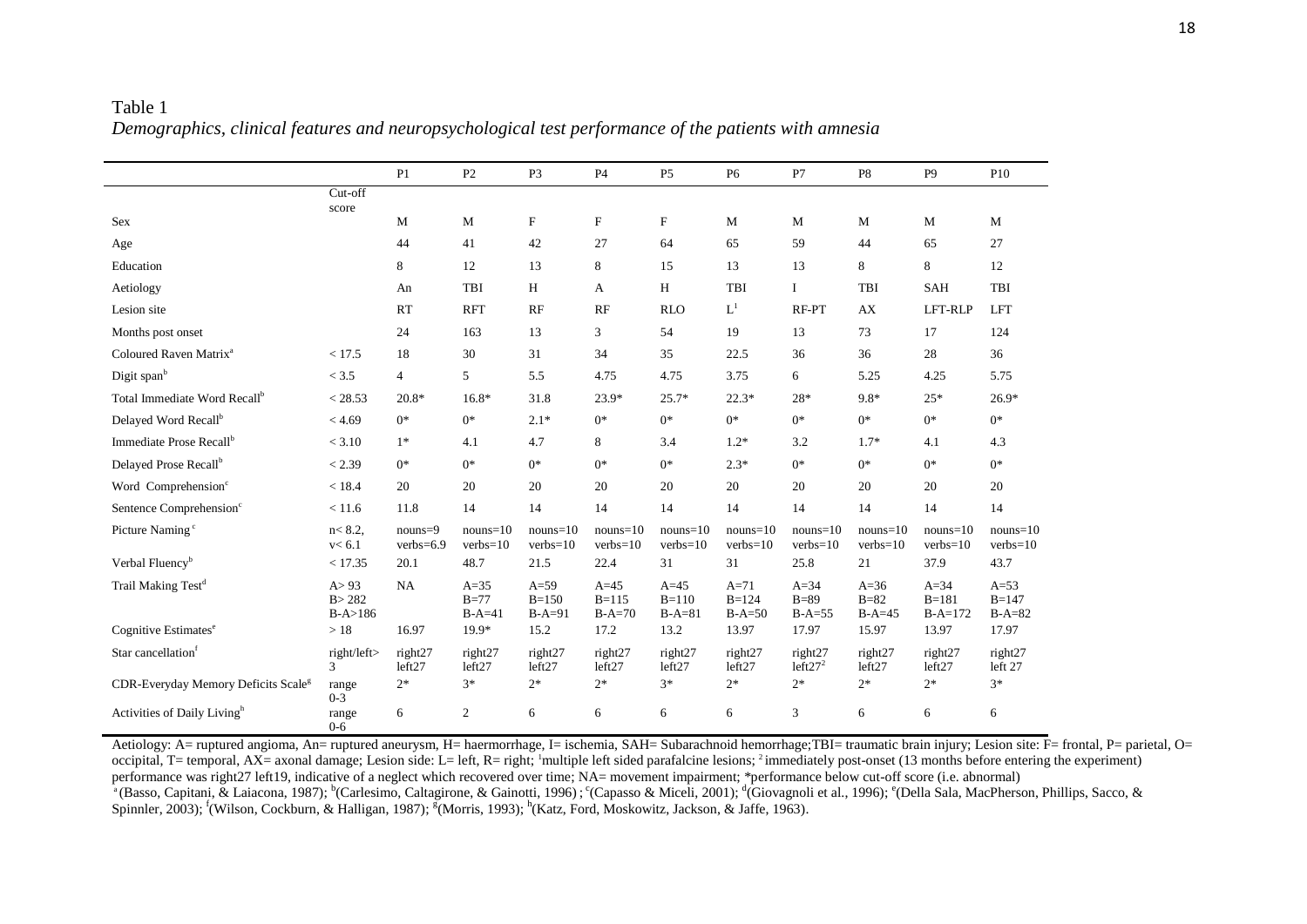## **Figure captions**

**Figure 1**. Drawings of the four photos used in the picture description task (original photos could not be reproduced). The pictures varied systematically in their level of visual complexity: Level 1 (L1) = simple, Level 2 (L2) = intermediate, Level 3 (L3) = complex, Level 4 (L4) = very complex. The four pictures were selected from a larger pool of pictures following thorough piloting.

**Figure 2.** Mean number of picture elements described by the amnesic patient group and control group as a function of picture complexity (Level  $1 =$  simple, Level  $4 =$  very complex; all pictures are provided in the Supplemental Materials). Error bars = Standard error of the mean (SEM).

**Figure 3.** Number of picture elements described by each amnesic patient and by the control group (group) mean) as a function of picture complexity (Level  $1 =$  simple, Level  $4 =$  very complex; all pictures are provided in the Supplemental Materials). Error bars = Standard error of the mean (SEM).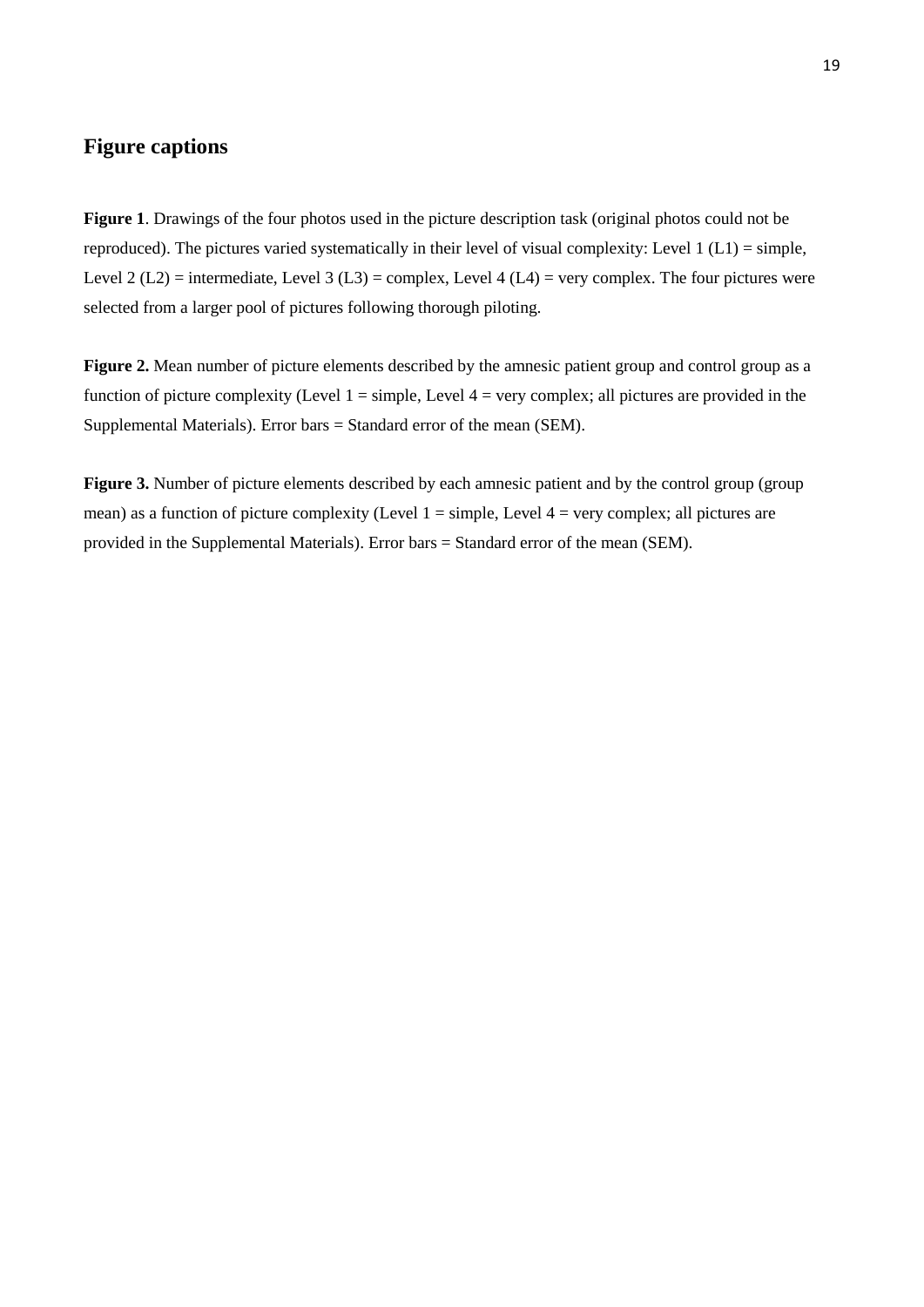# **Figures**

# **Figure 1**

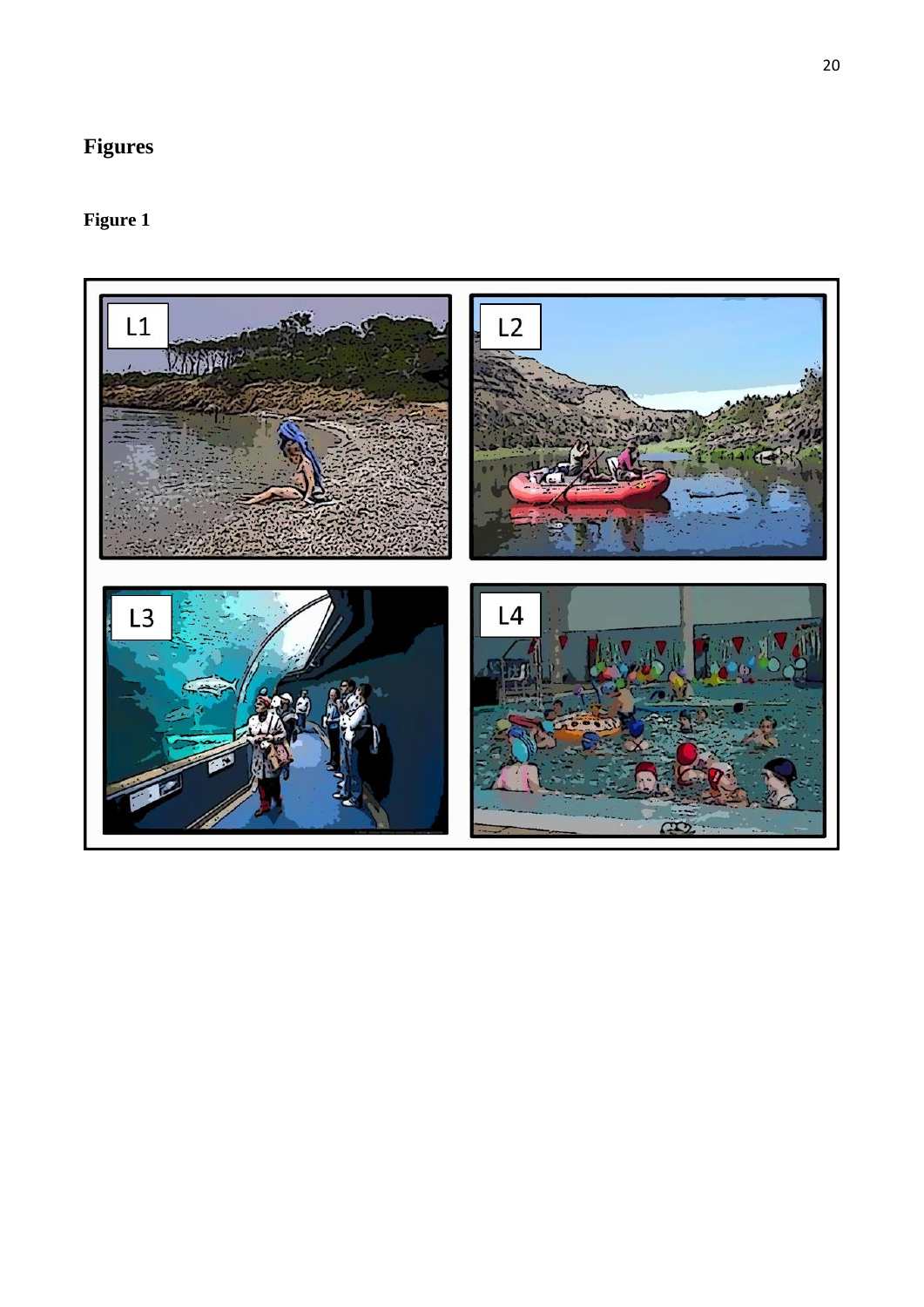

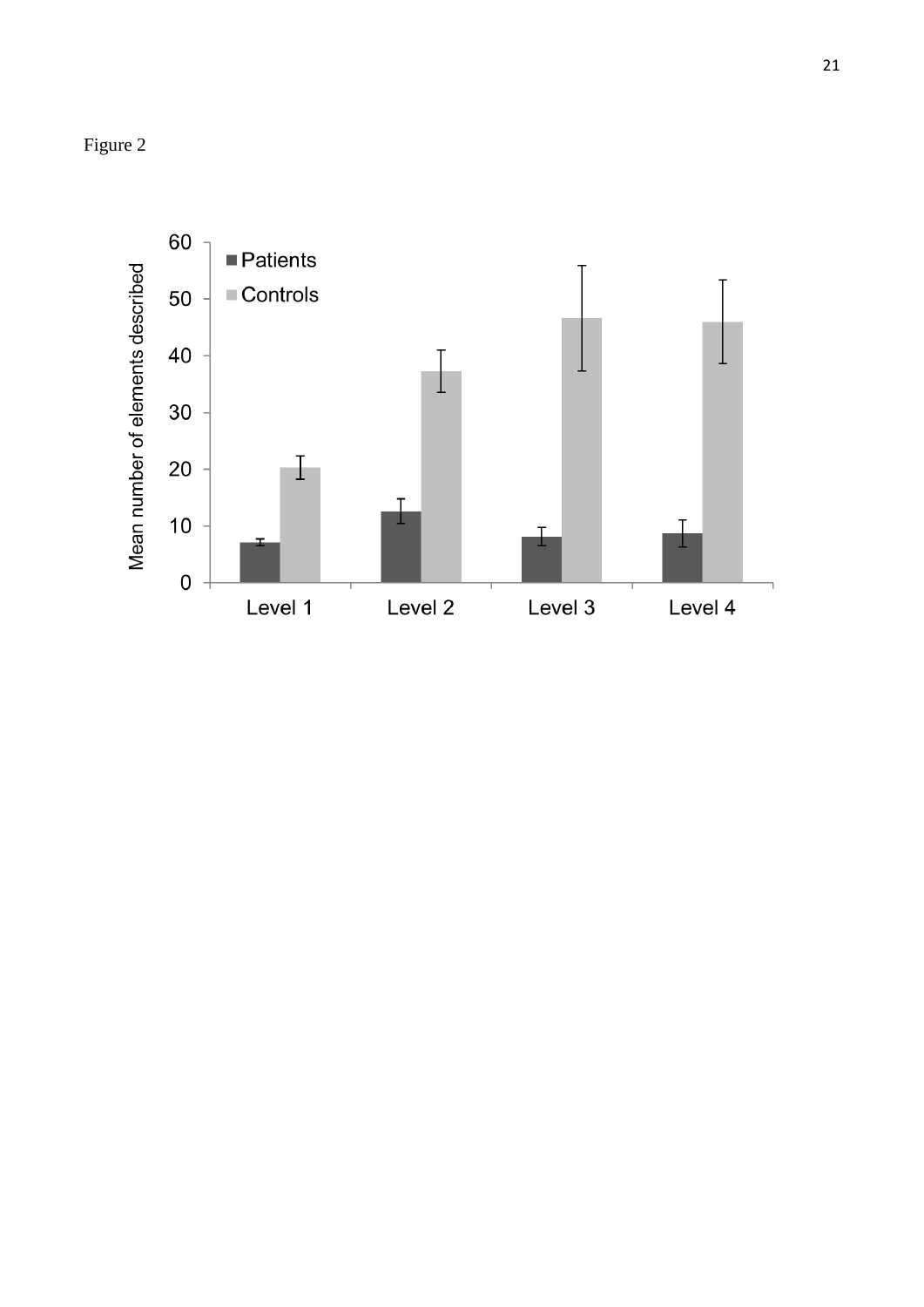

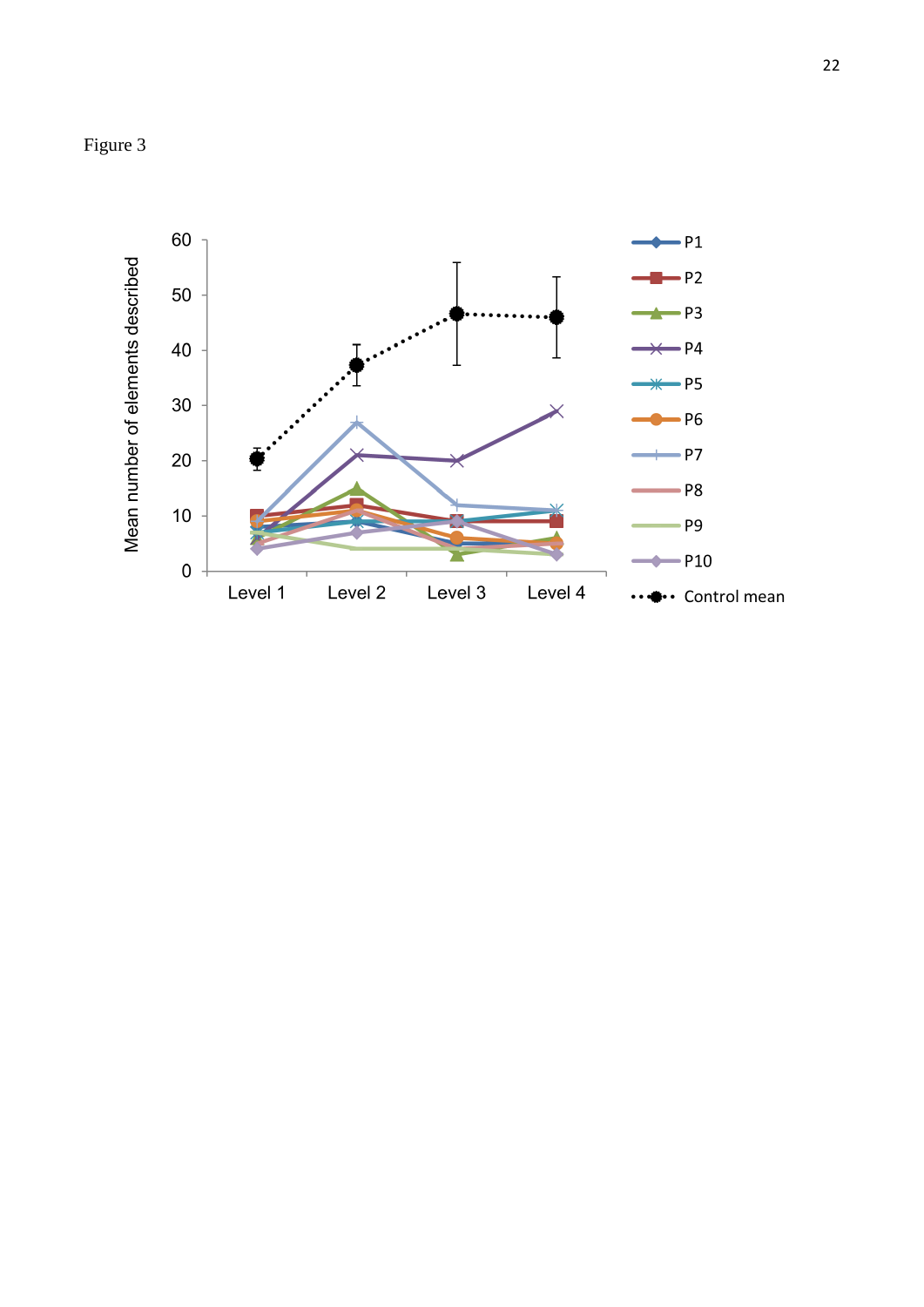# **Supplemental Materials**

## **Results for descriptions provided within first 3 minutes**

### **Description of imagined scenarios**

**Elements reported – future scenarios.** The patients described significantly fewer elements (mean  $= 4.30$ , SD  $= 4.61$ ) than did the controls in the future scenarios (mean  $= 22.49$ , SD  $= 11.73$ )  $(t(11.717) = -4.561, p < .005)$ .

**Elements reported – simple vs. complex atemporal scenarios***.* The patient group described significantly fewer elements than did the controls  $(F(1, 18) = 26.483, p < .001, \eta_p^2 = .595)$  across scenarios (patient mean simple =  $3.63$ , SD =  $4.44$ , patient mean complex =  $5.48$ , SD =  $4.86$ ; control mean simple =  $25.57$ , SD =  $9.5$ , control mean complex =  $25.48$ , SD = 16.65). The number of elements described did not differ significantly between the simple and complex atemporal scenarios  $(F(1, 18) = .332, p = .572, \eta_p^2 = .018)$  and there was no significant interaction between Scenario complexity and Group ( $F(1, 18) = .405$ ,  $p = .532$ ,  $\eta_p^2 = .022$ )

**Irrelevant utterances and repetitions.** Overall, the patient group produced more irrelevant utterances and repetitions than the control group when describing the scenarios ( $F(1, 18) = 6.736$ ,  $p <$ .05,  $\eta_p^2 = .272$ , patient mean simple = 3.95, SD = 2.69, patient mean complex = 5.25, SD = 3.5; control mean simple = 1.9,  $SD = 1.08$ , control mean complex = 2.73,  $SD = 1.51$ ). The number of utterances and repetitions did not differ significantly between the simple and complex atemporal scenarios ( $F(1, 18) = 3.07$ ,  $p = .097$ ,  $\eta_p^2 = .146$ ), and there was no significant interaction between Scenario complexity and Group ( $F(1, 18) = .147$ ,  $p = .706$ ,  $\eta_p^2 = .008$ ).

## **Description of pictures**

**Elements reported.** Overall, picture description increased significantly with increasing picture complexity ( $F(2.108, 37.951) = 6.752$ ,  $p < .005$ ,  $\eta_p^2 = .273$ ). The patient group described significantly fewer elements than did the controls ( $F(1, 18) = 34.216$ ,  $p < .001$ ,  $\eta_p^2 = .655$ ), and this was the case at each of the four complexity levels (Level 1,  $t(10.588) = -6.238$ ,  $p < .001$ ; Level 2,  $t(18) = -5.737$ , *p*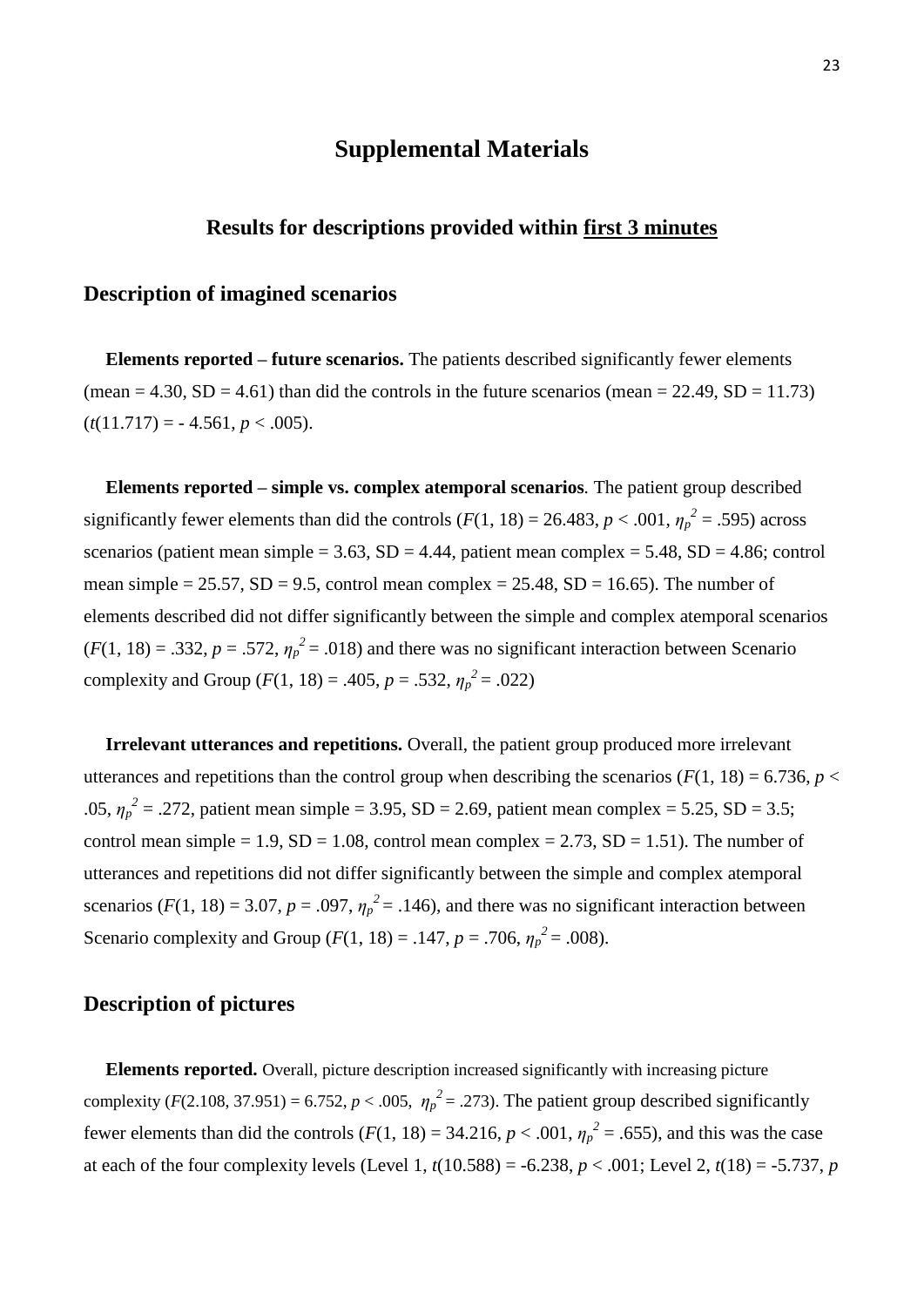$< .001$ ; Level 3, *t*(9.588) = -4.127, *p* < .005; Level 4, *t*(11.053) = -4.814, *p* < .005). Crucially, this group difference increased significantly with augmenting picture complexity (significant interaction between Picture complexity and Group (*F*(2.108, 37.951) = 5.741,  $p < .005$ ,  $\eta_p^2 = .233$ ). In the control group the number of elements described increased significantly from Level 1 to Level 4 (*t*(9)  $= 4.301, p < 005$ ). This was not the case in the patient group ( $t(9) = .638, p = .539$ ) in whom the number of elements described increased from Level 1 to Level 2 ( $t(9) = 2.627$ ,  $p = .027$ , not significant at alpha = .0125) but then decreased from Level 2 to Level 3 ( $t(9)$  = -2.596,  $p = .029$ , not significant at alpha = .0125). Examination of individual patient data revealed that only one patient (patient P4) showed a sizeable increase in number of elements described (N=23) between Level 1 and 4.

## **Structured post-experimental interview**

In order to explore subjective ratings of picture description performance and of strategy use, we added a fifth picture description trial (average complexity), followed immediately by a structured post-experimental interview (see questions below).

Question 1: Did you think your description was detailed?

|          | YES | N <sub>O</sub> |
|----------|-----|----------------|
| Patients | 80% | 20%            |
| Controls | 70% | 30%            |

No significant group difference  $p = 1$  (Fisher's exact test)

Question 2: Did your description include all the items in the picture? No significant group difference  $p = .656$  (Fisher's exact test)

|          | <b>YES</b> | N <sub>O</sub> |
|----------|------------|----------------|
| Patients | 40%        | 60%            |
| Controls | 60%        | 40%            |

Question 3: Did you find it was difficult to describe the picture? No significant group difference  $p = 1$  (Fisher's exact test)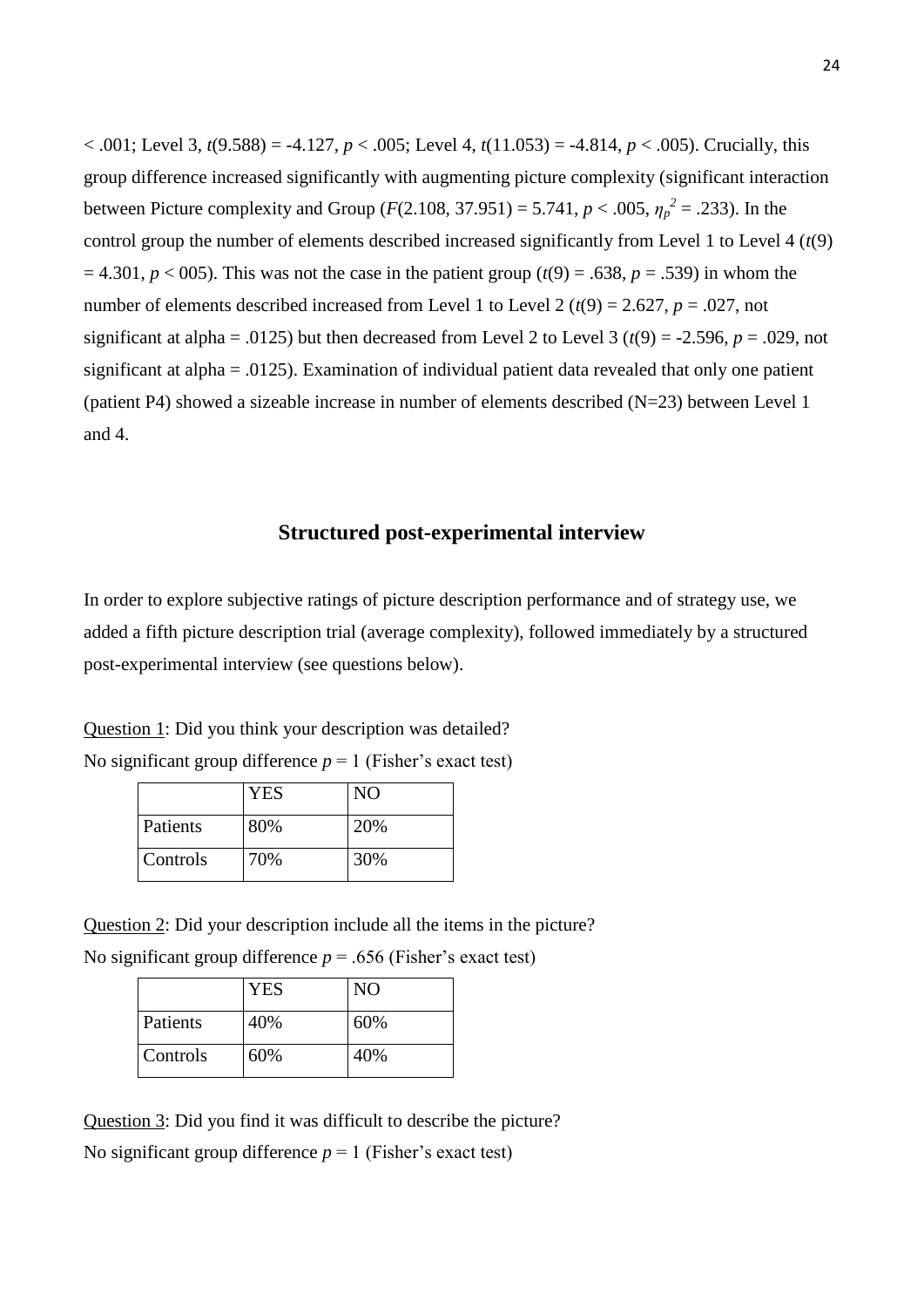|          | <b>YES</b> | N <sub>O</sub> |
|----------|------------|----------------|
| Patients | 10%        | 90%            |
| Controls | 0%         | 100%           |

Question 4: Did you start by looking at the picture overall to get a general feeling?

No significant group difference  $p = 1$  (Fisher's exact test)

|          | <b>YES</b> | N <sub>O</sub> |
|----------|------------|----------------|
| Patients | 90%        | 10%            |
| Controls | 100%       | 0%             |

Question 5: Did you organize your description a bit before starting it?

|          | YES | NO. |
|----------|-----|-----|
| Patients | 40% | 60% |
| Controls | 40% | 60% |

Question 6: Did you randomly select a detail to start with?

No significant group difference  $p = 1$  (Fisher's exact test)

|          | <b>YES</b> | NO  |
|----------|------------|-----|
| Patients | 50%        | 50% |
| Controls | 50%        | 50% |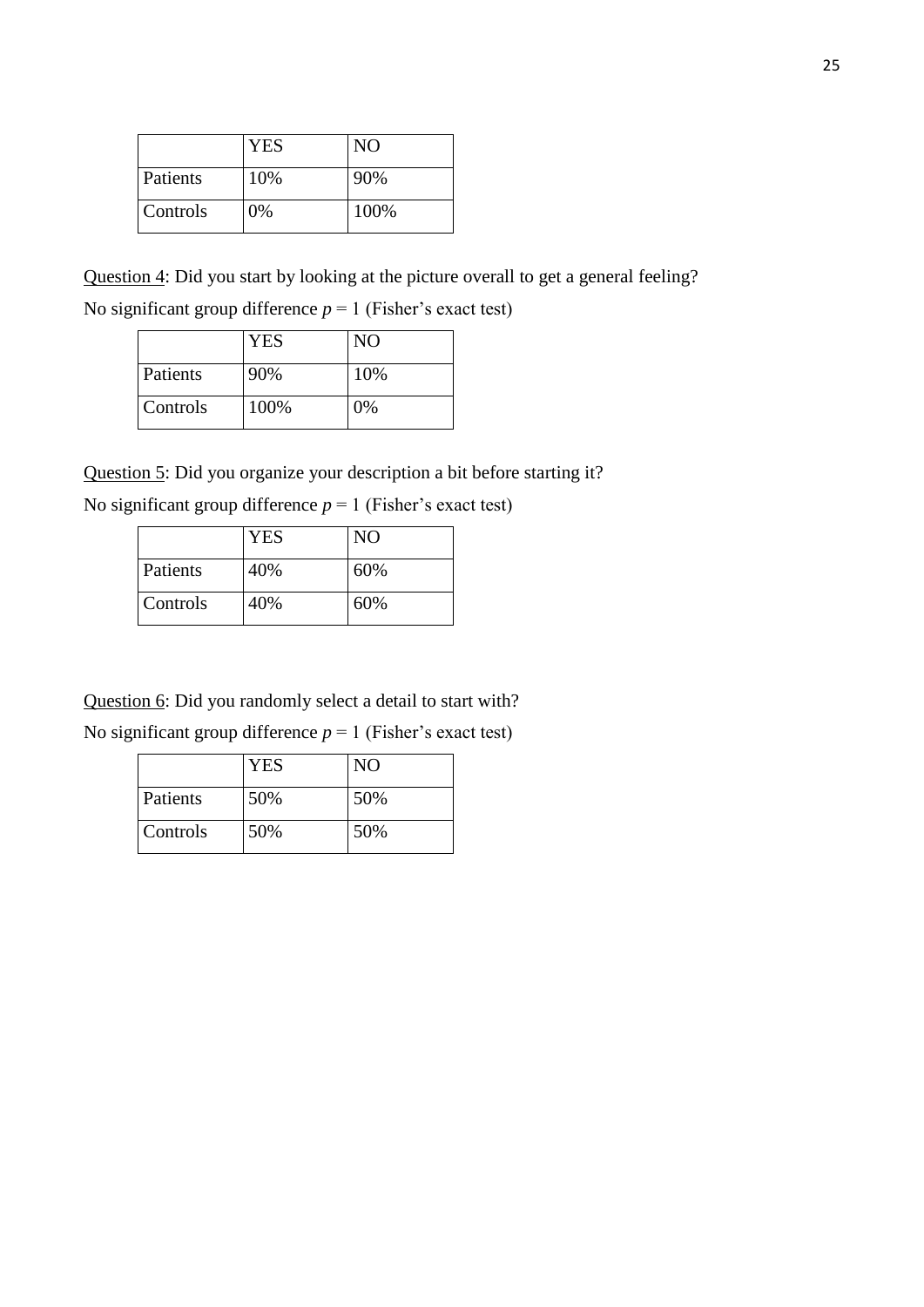# **Description transcripts – examples**

The English transcripts provided below are translations of the original Italian transcripts.

## **Imagination task**

#### **Simple atemporal – elevator**

#### **Control 6**

*'I am in the elevator… I am coughing, I immediately have a sense of suffocation because the elevator is too small...and dark… There are three people inside, staring into space, trying not to make eye contact…I have to go to the seventh floor, so I start talking about the weather, to break that silent atmosphere... There's a big, sweaty lady next to me…My god, she is terrible! I look forward to getting out of the elevator…It is also too small, quite claustrophobic… Thank Goodness there is another person next me who smells a bit of deodorant… I start talking a bit with her in order for time to pass more quickly…. We finally get to the seventh floor and then I say 'goodbye' to everyone, and, as I exit, I give priority to the elderly, if it is possible….'*

#### **Patient 2**

*'This is a bit annoying, you know ... especially if it is small... I do not know how to move... the elevators never have a good size ... not as in France ... in Paris…the elevators there are very large, they are as big as a house, so they are wide, large and the walls are many square meters ... they are like buses…the small elevator is not pleasant, I feel a bit claustrophobic in it ... you feel like you are in a colony of ants ... not pleasant at all... also because I am a loner, so for me the crowd is not pleasant, it's a very strange thing …I don't like it...'*

## **Complex atemporal – market**

#### **Control 7**

*'I imagine being at this market, and it is very crowded, and people are pushing me… there are people who are screaming to sell their things… at the beginning it is nice… I start observing all the sellers, paying attention to what they are saying, the expressions they are using…and I also observe the various people, what they are doing while looking at the various products….but then it all becomes tiring… there is a baby, a dog, an old woman, a seller who forces people to buy things…I*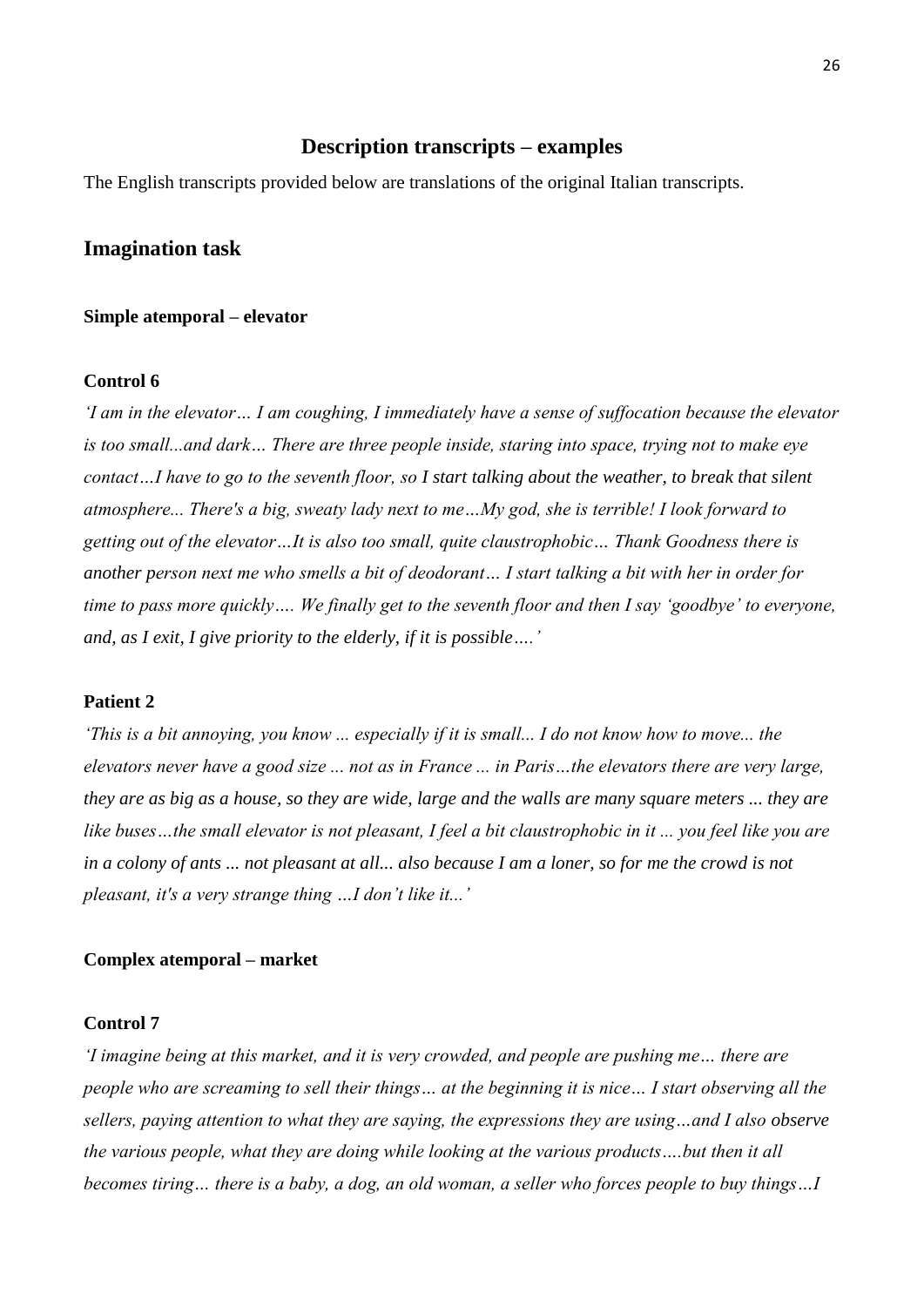*look only at the stalls that I like, because I cannot wait to go away, this crowd is so annoying…. It echoes in my head…I like more peaceful places…there are too many people and there are too many things to see…I feel lost…I cannot focus on what to buy, it is not for me…too much noise… So I have a quick look around and I go away…'*

## **Patient 7**

*'There are many stalls ... I imagine that there are many stalls… there are fruit, fish stalls, there are also some clothes stalls... weird things…it is a market where people go to find unusual things... I guess ... The market is big, beautiful ... but I don't feel quite comfortable in it ... I usually prefer to go to the supermarket, there is more order, it is also safer... I am thinking about fish, for instance, fish bought at the market is not as safe as that bought in a supermarket ... I always say this to my wife…and this is also why I do not prefer buying things at a street market ...'*

## **Picture task**

## **Level 1**

#### **Control 15**

*'There is a child sitting by the sea with his feet in the water…he has got black swimming trunks and a blue towel on his head…it is a rocky beach…the child is alone… the water is clear and there is a group of green trees in the background...'*

## **Patient 1**

*'There is a child sitting on the beach ... it is a pebble beach, isn't it? ... He has got something on his head, I think it is a towel... there are trees, some greenery in the background…the sky is a bit cloudy….'*

## **Level 4**

### **Control 8**

*'It is a swimming pool with many children ... three of them are at the front of the picture with red swimming caps and red costumes ... two have white and red swimming caps... there is a little girl*